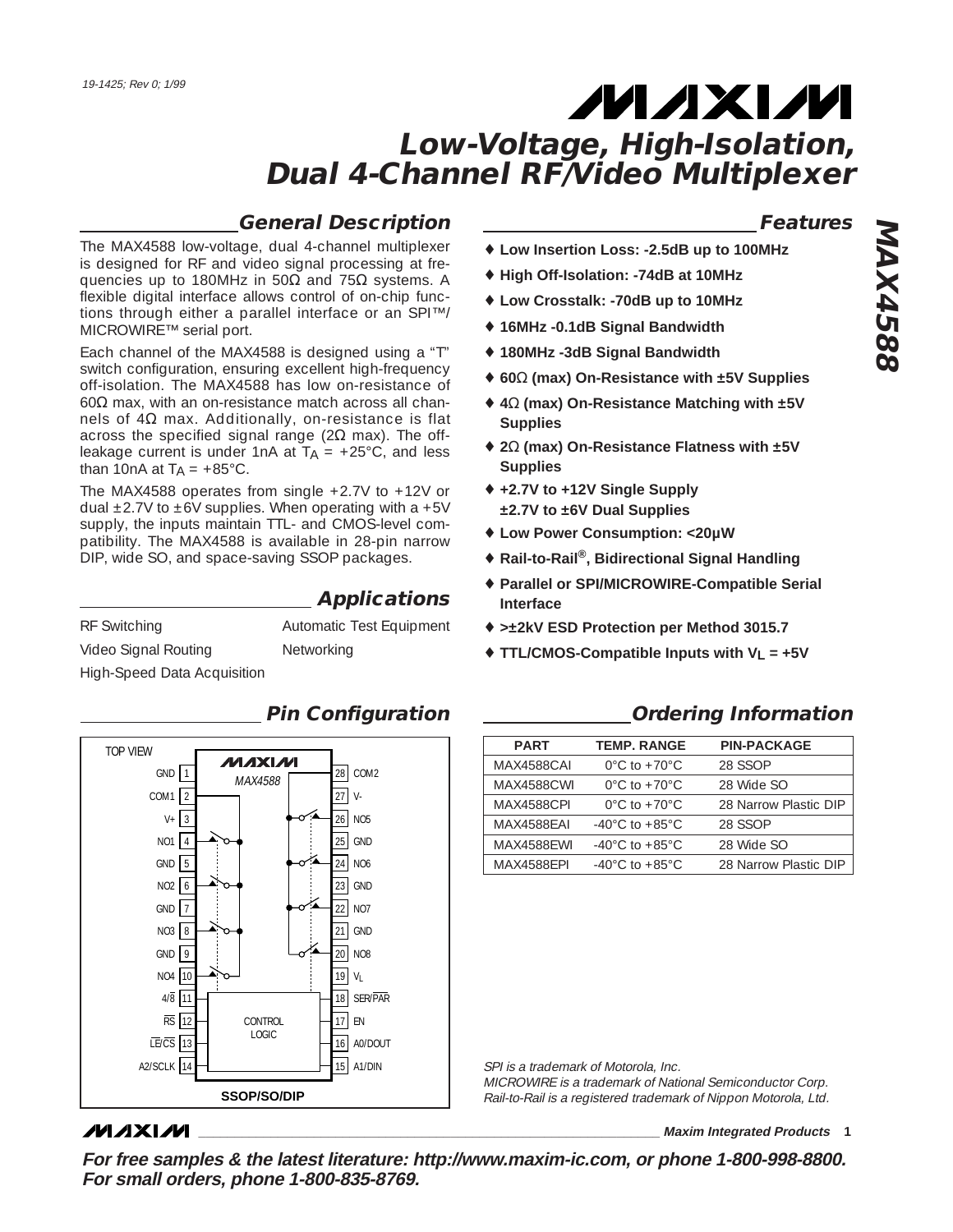## **ABSOLUTE MAXIMUM RATINGS**

| (Voltages referenced to GND)<br>4/8, RS, LE/CS, A2/SCLK, A1/DIN,<br>Peak Current into Any Terminal | Continuous Power Dissipation ( $T_A = +70^{\circ}C$ )<br>Wide SO (derate 12.50mW/°C above +70°C)1.00W<br>Plastic DIP (derate 14.29mW/°C above +70°C) 1.14W<br><b>Operating Temperature Ranges</b><br>Lead Temperature (soldering, 10sec)  +300°C |
|----------------------------------------------------------------------------------------------------|--------------------------------------------------------------------------------------------------------------------------------------------------------------------------------------------------------------------------------------------------|
|----------------------------------------------------------------------------------------------------|--------------------------------------------------------------------------------------------------------------------------------------------------------------------------------------------------------------------------------------------------|

Note 1: Voltages on these pins exceeding V+ or V- are clamped by internal diodes. Limit forward diode current to maximum current rating.

Stresses beyond those listed under "Absolute Maximum Ratings" may cause permanent damage to the device. These are stress ratings only, and functional operation of the device at these or any other conditions beyond those indicated in the operational sections of the specifications is not implied. Exposure to absolute maximum rating conditions for extended periods may affect device reliability.

## **ELECTRICAL CHARACTERISTICS—Dual Supplies**

 $(V_+ = V_L = +4.5V$  to +5.5V, V- = -4.5V to -5.5V, V<sub>INH</sub> = +2.4V, V<sub>INL</sub> = +0.8V, T<sub>A</sub> = T<sub>MIN</sub> to T<sub>MAX</sub>, unless otherwise noted. Typical values are at  $T_A = +25^{\circ}$ C,  $V_+ = V_L = +5V$ ,  $V_- = -5V$ .) (Note 2)

| <b>PARAMETER</b>                       | <b>SYMBOL</b>                               | <b>CONDITIONS</b>                                                                                           | TA              | <b>MIN</b> | <b>TYP</b>   | <b>MAX</b>     | <b>UNITS</b> |
|----------------------------------------|---------------------------------------------|-------------------------------------------------------------------------------------------------------------|-----------------|------------|--------------|----------------|--------------|
| <b>ANALOG SWITCH</b>                   |                                             |                                                                                                             |                 |            |              |                |              |
| Analog Signal Range<br>(Note 3)        | $V_{COM_{\prime}}$<br><b>V<sub>NO</sub></b> |                                                                                                             |                 | $V -$      |              | $V +$          | $\vee$       |
| On-Resistance                          | R <sub>ON</sub>                             | $V_+ = 5V$ , $V_- = -5V$ , $V_{NO} = \pm 2V$ ,                                                              | $+25^{\circ}$ C |            | 40           | 60             | $\Omega$     |
|                                        |                                             | $l_{COM} = 4mA$                                                                                             | C, E            |            |              | 75             |              |
| On-Resistance Match Between            | $\Delta$ R <sub>ON</sub>                    | $V_+ = 5V$ , $V_- = 5V$ , $V_{NO} = \pm 2V$ ,                                                               | $+25^{\circ}$ C |            | $\mathbf{1}$ | $\overline{4}$ | $\Omega$     |
| Channels (Note 4)                      |                                             | $l_{COM}$ = 4mA                                                                                             | C, E            |            |              | 5              |              |
| On-Resistance Flatness                 | RFLAT(ON)                                   | $V_+ = 5V$ ; $V_- = -5V$ ; $V_{NO} = 1V$ , 0, -1V;                                                          | $+25^{\circ}$ C |            | 0.5          | 2.5            | $\Omega$     |
| (Note 5)                               |                                             | $l_{COM} = 1mA$                                                                                             | C.E             |            |              | 3              |              |
| NO_ Off-Leakage Current                |                                             | $V_+ = 5.5V$ . $V_- = -5.5V$ .<br>$I_{NO_ (OFF)}$<br>$V_{COM}$ = ±4.5V, $V_{NO}$ = $\frac{1}{4}$ 4.5V       | $+25^{\circ}$ C | $-1$       | 0.01         | $\mathbf{1}$   | nA           |
| (Note 6)                               |                                             |                                                                                                             | C, E            | $-10$      |              | 10             |              |
| COM Off-Leakage Current                |                                             | $V_+ = 5.5V$ . $V_- = -5.5V$ .<br>$\mathsf{ICOM}_\mathsf{LOFF}$<br>$V_{COM} = \pm 4.5V$ , $V_{NO} = 7.4.5V$ | $+25^{\circ}$ C | $-2$       | 0.01         | $\mathcal{L}$  | nA           |
| (Note 6)                               |                                             |                                                                                                             | C, E            | $-20$      |              | 20             |              |
| COM_On-Leakage Current                 |                                             | $V_+ = 5.5V$ , $V_- = -5.5V$ , $V_{COM} = \pm 4.5V$ ,                                                       | $+25^{\circ}$ C | $-2$       | 0.01         | $\mathcal{P}$  | nA           |
| (Note 6)                               |                                             | $\text{ICOM}_\text{CON}$ $\left  V_{\text{NO}_\text{m}} = \pm 4.5 \text{V} \text{ or floating} \right $     | C, E            | $-20$      |              | 20             |              |
|                                        |                                             | LOGIC INPUTS (4/8, RS, LE/CS, A2/SCLK, A1/DIN, A0/DOUT, EN, SER/PAR)                                        |                 |            |              |                |              |
| Input Logic Threshold High             | <b>VINH</b>                                 |                                                                                                             | C, E            | 2.4        | 1.7          |                | $\vee$       |
| Input Logic Threshold Low              | <b>VINL</b>                                 |                                                                                                             | C, E            |            | 1.5          | 0.8            | $\vee$       |
| Input Threshold Hysteresis             |                                             |                                                                                                             |                 |            | 0.2          |                | $\vee$       |
| Input Current                          | <b>IIN</b>                                  | $V_{IN}$ = 0 or $V_L$                                                                                       | C, E            | $-1$       | 0.03         | $\mathbf{1}$   | μA           |
| <b>LOGIC OUTPUT (SERIAL INTERFACE)</b> |                                             |                                                                                                             |                 |            |              |                |              |
| DOUT Logic Low Output                  | $V_{\text{O}}$                              | $I_{SINK} = 3.2mA$                                                                                          | C, E            |            |              | 0.4            | $\vee$       |
| <b>DOUT Logic High Output</b>          | $V_{OH}$                                    | $I_{\text{SOLIRCF}} = -1 \text{mA}$                                                                         | C, E            | $V_1 - 1$  |              |                | $\vee$       |

**MAX4588**

**MAX4588** 

/VI/IXI/VI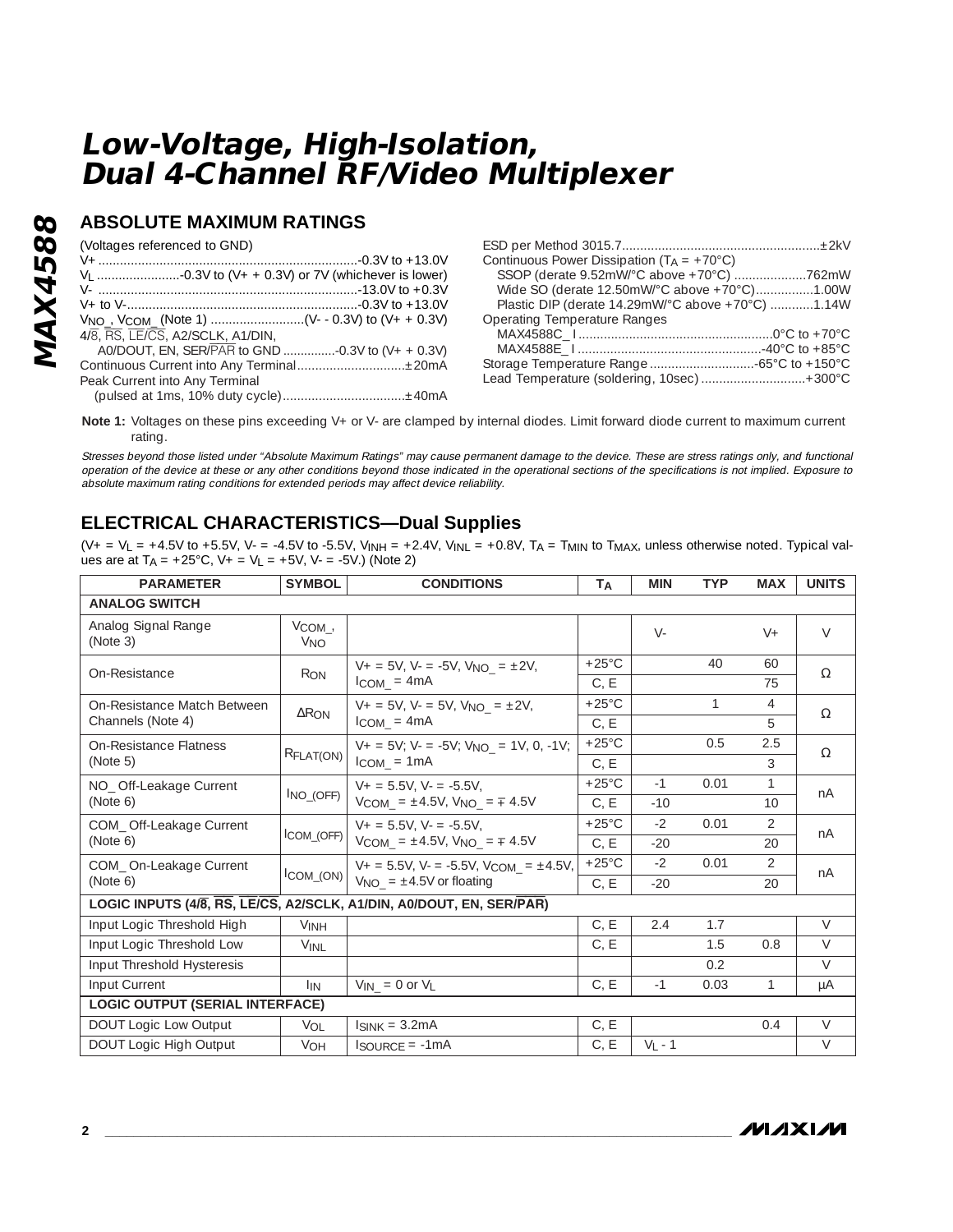## **ELECTRICAL CHARACTERISTICS—Dual Supplies (continued)**

(V+ = V<sub>L</sub> = +4.5V to +5.5V, V- = -4.5V to -5.5V, V<sub>INH</sub> = +2.4V, V<sub>INL</sub> = +0.8V, T<sub>A</sub> = T<sub>MIN</sub> to T<sub>MAX</sub>, unless otherwise noted. Typical values are at T<sub>A</sub> = +25°C, V+ = V<sub>L</sub> = +5V, V- = -5V.) (Note 2)

| <b>PARAMETER</b>                         | <b>SYMBOL</b>          |                                                                            | <b>CONDITIONS</b>                                          | TA                | <b>MIN</b>   | <b>TYP</b>     | <b>MAX</b> | <b>UNITS</b> |  |
|------------------------------------------|------------------------|----------------------------------------------------------------------------|------------------------------------------------------------|-------------------|--------------|----------------|------------|--------------|--|
| <b>SWITCH DYNAMIC CHARACTERISTICS</b>    |                        |                                                                            |                                                            |                   |              |                |            |              |  |
|                                          |                        | $V_{NO}$ = 3V, V + = 4.5V, V - = -4.5V,                                    |                                                            | $+25^{\circ}$ C   |              | 380            | 550        |              |  |
| Turn-On Time                             | ton                    | Figure 1                                                                   |                                                            | C, E              |              |                | 600        | ns           |  |
| Turn-Off Time                            |                        |                                                                            | $+25^{\circ}$ C<br>$V_{NO}$ = 3V, V + = 4.5V, V - = -4.5V, |                   |              | 150            | 300        | ns           |  |
|                                          | toff                   | Figure 1                                                                   |                                                            | C, E              |              |                | 350        |              |  |
| Break-Before-Make Time Delay<br>(Note 3) | t <sub>BBM</sub>       | $V_{NO}$ = ±3V, V + = 5.5V, V - = -5.5V,<br>Figure 2                       |                                                            | C, E              | 10           | 180            |            | ns           |  |
| Charge Injection                         | Q                      | $C_L = 1.0$ nF, $V_{NO_} = 0$ , R <sub>S</sub> = 0,<br>Figure 3            |                                                            | $+25^{\circ}$ C   |              | 15             |            | pC           |  |
| NO_Off-Capacitance                       | $CNO$ <sub>(OFF)</sub> | $V_{NO} = 0$ , f <sub>IN</sub> = 1MHz, Figure 4                            |                                                            | $+25^{\circ}$ C   |              | $\overline{2}$ |            | pF           |  |
| COM_Off-Capacitance                      | $C$ COM_(OFF)          | $V_{COM} = 0$ , $f_{IN} = 1MHz$ , Figure 4                                 |                                                            | $+25^{\circ}$ C   |              | $\overline{4}$ |            | pF           |  |
| COM_On-Capacitance                       | $CCOM_ (ON)$           | $V_{COM} = 0$ , $f_{IN} = 1MHz$ , Figure 4                                 |                                                            | $+25^{\circ}$ C   |              | $\overline{7}$ |            | pF           |  |
| Off-Isolation (Note 7)                   | <b>V<sub>ISO</sub></b> | $V_{NO}$ = 1V <sub>RMS</sub> , $f = 10MHz$ ,<br>all channels off, Figure 5 |                                                            | $+25^{\circ}$ C   |              | $-74$          |            | dB           |  |
| Channel-to-Channel Crosstalk             | $V_{CT}$               | $V_{NO_-}$ = 1V <sub>RMS</sub> , $f = 10MHz$ , Figure 5                    |                                                            | $+25^{\circ}$ C   |              | $-70$          |            | dB           |  |
| -3dB Bandwidth                           | <b>BW</b>              | Figure 5                                                                   | 4-channel mode                                             | $+25^{\circ}$ C   |              | 180            |            | <b>MHz</b>   |  |
|                                          |                        |                                                                            | 8-channel mode                                             |                   |              | 140            |            |              |  |
| -0.1dB Bandwidth                         | <b>BW</b>              | Figure 5                                                                   | 4-channel mode                                             | $+25^{\circ}$ C   |              | 16             |            | <b>MHz</b>   |  |
|                                          |                        |                                                                            | 8-channel mode                                             |                   | 11           |                |            |              |  |
| <b>PARALLEL-INTERFACE TIMING</b>         |                        |                                                                            |                                                            |                   |              |                |            |              |  |
| A_, EN to LE Rise Setup Time             | t <sub>DS</sub>        | Figure 6                                                                   |                                                            | C, E              | 80           |                |            | ns           |  |
| A_, EN to LE Rise Hold Time              | t <sub>DH</sub>        | Figure 6                                                                   |                                                            | C, E              | $\mathbf{O}$ |                |            | ns           |  |
| LE Low Pulse Width                       | tı                     | Figure 6                                                                   |                                                            | $C, \overline{E}$ | 80           |                |            | ns           |  |
| RS Low Pulse Width                       | t <sub>RS</sub>        | Figure 6                                                                   |                                                            | C, E              | 80           |                |            | ns           |  |
| <b>SERIAL-INTERFACE TIMING</b>           |                        |                                                                            |                                                            |                   |              |                |            |              |  |
| <b>Operating Frequency</b>               | fclk                   | Figure 7                                                                   |                                                            | C, E              |              |                | 6.25       | MHz          |  |
| <b>SCLK Pulse Width High</b>             | t <sub>CH</sub>        | Figure 7                                                                   |                                                            | $C, \overline{E}$ | 80           |                |            | ns           |  |
| <b>SCLK Pulse Width Low</b>              | $t_{CL}$               | Figure 7                                                                   |                                                            | C, E              | 80           |                |            | ns           |  |
| DIN to SCLK Rise Setup Time              | t <sub>DS</sub>        | Figure 7                                                                   |                                                            | C, E              | 60           |                |            | ns           |  |
| DIN to SCLK Rise Hold Time               | $t_{DH}$               | Figure 7                                                                   |                                                            | C, E              | $\Omega$     |                |            | ns           |  |
| CS Fall to SCLK Rise Setup Time          | tcsso                  | Figure 7                                                                   |                                                            |                   | 50           |                |            | ns           |  |
| <b>SCLK Rise to DOUT Valid</b>           | t <sub>DO</sub>        | $C_L = 50pF$ , Figure 7                                                    |                                                            | C, E              |              |                | 150        | ns           |  |
| CS Rise to SCLK Rise Hold Time           | t <sub>CSH1</sub>      | Figure 7                                                                   |                                                            | C, E              | $\Omega$     |                |            | ns           |  |
| CS Rise to SCLK Rise Setup<br>Time       | t <sub>CSS1</sub>      | Figure 7                                                                   |                                                            | C, E              | 80           |                |            | ns           |  |
| CS Fall to SCLK Rise Hold Time           | tcss1                  | Figure 7                                                                   |                                                            | C, E<br>C, E      | 80           |                |            | ns           |  |
| RS Low Pulse Width                       | t <sub>RS</sub>        | Figure 6                                                                   |                                                            |                   | 80           |                |            | ns           |  |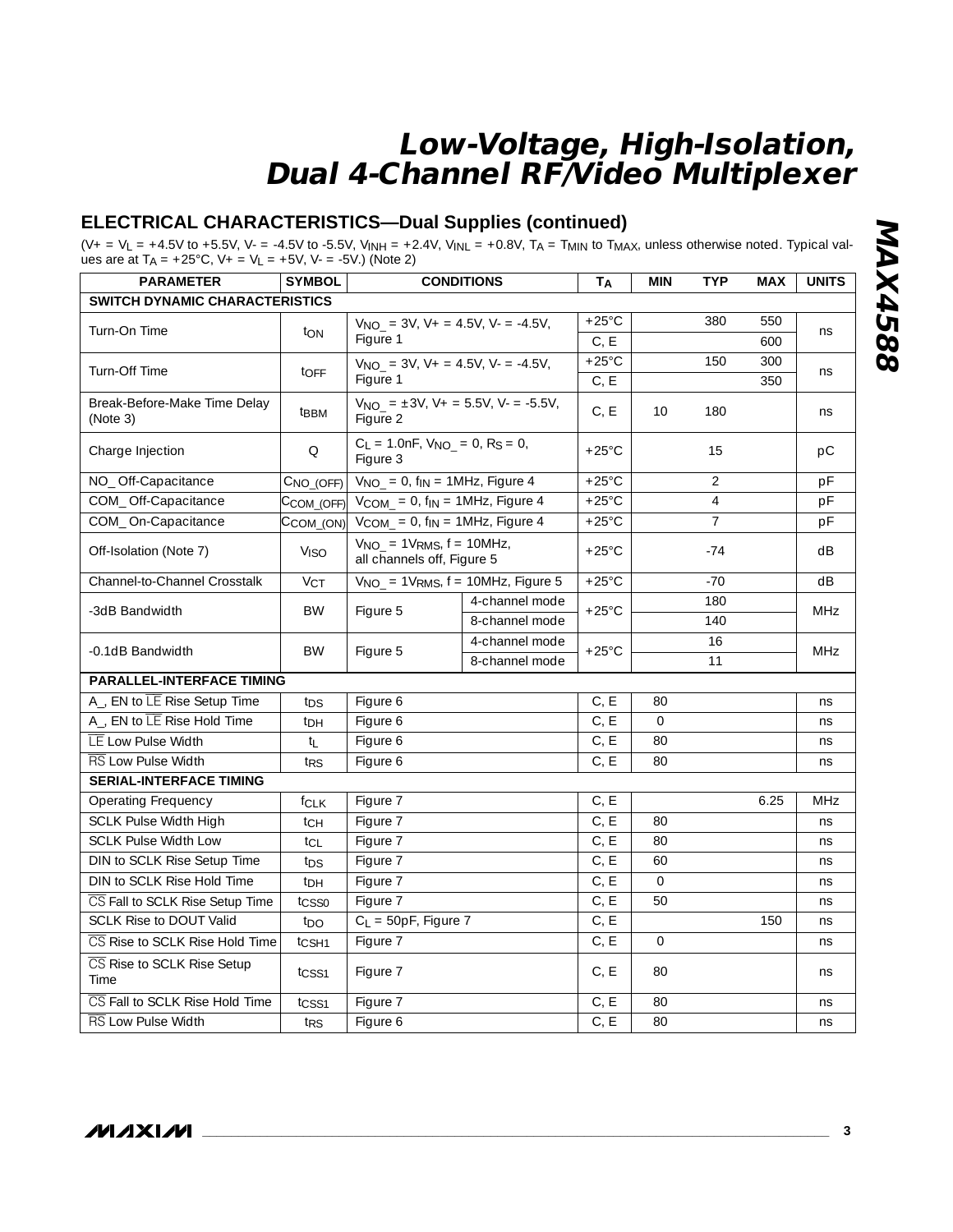## **ELECTRICAL CHARACTERISTICS—Dual Supplies (continued)**

(V+ = V<sub>L</sub> = +4.5V to +5.5V, V- = -4.5V to -5.5V, V<sub>INH</sub> = +2.4V, V<sub>INL</sub> = +0.8V, T<sub>A</sub> = T<sub>MIN</sub> to T<sub>MAX</sub>, unless otherwise noted. Typical values are at T<sub>A</sub> = +25°C, V+ = V<sub>L</sub> = +5V, V- = -5V.) (Note 2)

| <b>PARAMETER</b>              | <b>SYMBOL</b>     | <b>CONDITIONS</b>                        | T <sub>A</sub>  | <b>MIN</b> | <b>TYP</b> | <b>MAX</b> | <b>UNITS</b> |
|-------------------------------|-------------------|------------------------------------------|-----------------|------------|------------|------------|--------------|
| <b>POWER SUPPLY</b>           |                   |                                          |                 |            |            |            |              |
|                               | $V_{+}$ . $V_{-}$ |                                          |                 | $\pm 2.7$  |            | ±6         | V            |
| Power-Supply Range            | $V_L$             |                                          |                 | 2.7        |            | $V +$      |              |
|                               | $ +$              | $V_+ = 5.5V$ , $V_- = -5.5V$             | $+25^{\circ}$ C | $-1$       | 0.0001     |            | μA           |
| V+ Supply Current             |                   |                                          | C, E            | $-10$      |            | 10         |              |
| V - Supply Current            | $\vert$           | $V_+ = 5.5V$ , $V_- = -5.5V$             | $+25^{\circ}$ C | $-1$       | 0.0001     |            | μA           |
|                               |                   |                                          | C.E             | $-10$      |            | 10         |              |
| V <sub>L</sub> Supply Current | ΙL                | $V_L = 5.5V$ , all $V_{IN} = 0$ or $V_L$ | C, E            | $-10$      | っ          | 10         | μA           |

## **ELECTRICAL CHARACTERISTICS—Single +5V Supply**

 $(V_+ = V_L = +4.5V$  to +5.5V, V- = 0, V<sub>INH</sub> = +2.4V, V<sub>INL</sub> = +0.8V, T<sub>A</sub> = T<sub>MIN</sub> to T<sub>MAX</sub>, unless otherwise noted. Typical values are at T<sub>A</sub>  $= +25^{\circ}C$ ,  $V_{+} = V_{L} = +5V$ .) (Note 2)

| <b>PARAMETER</b>                       | <b>SYMBOL</b>                  | <b>CONDITIONS</b>                                                            | T <sub>A</sub>  | <b>MIN</b> | <b>TYP</b>   | <b>MAX</b>     | <b>UNITS</b> |
|----------------------------------------|--------------------------------|------------------------------------------------------------------------------|-----------------|------------|--------------|----------------|--------------|
| <b>ANALOG SWITCH</b>                   |                                |                                                                              |                 |            |              |                |              |
| Analog Signal Range (Note 3)           | $V_{COM}$ ,<br>V <sub>NO</sub> |                                                                              |                 | $\Omega$   |              | $V +$          | $\vee$       |
| On-Resistance                          | <b>R</b> ON                    | $V_+ = 5V$ , $V_{NO} = 3V$ , $I_{COM} = 4mA$                                 | $+25^{\circ}$ C |            | 80           | 120            | Ω            |
|                                        |                                |                                                                              | C, E            |            |              | 150            |              |
| On-Resistance Match Between            | $\Delta$ R <sub>ON</sub>       | $V_+ = 5V$ , $V_{NO} = 3V$ , $I_{COM} = 4mA$                                 | $+25^{\circ}$ C |            | $\mathbf{1}$ | 8              | Ω            |
| Channels (Note 4)                      |                                |                                                                              | C, E            |            |              | 10             |              |
| On-Resistance Flatness                 | RFLAT(ON)                      | $V_+ = 5V$ , $I_{COM_-} = 4mA$ ,                                             | $+25^{\circ}$ C |            | 4            | 10             | $\Omega$     |
| (Note 5)                               |                                | $V_{NO}$ = 2V, 3V, 4V                                                        | C, E            |            |              | 12             |              |
| NO_ Off Leakage Current                | $I_{NO_ (OFF)}$                | $V_+ = 5.5V$ ; $V_{COM} = 4.5V$ , 1V;                                        | $+25^{\circ}$ C | $-1$       | 0.005        | 1              | nA           |
| (Notes 6, 9)                           |                                | $V_{NO}$ = 1V, 4.5V                                                          | C, E            | $-10$      |              | 10             |              |
| COM_ Off Leakage Current               |                                | $V_+ = 5.5V$ ; $V_{COM} = 4.5V$ , 1V;<br>$l$ COM(OFF)<br>$V_{NO}$ = 1V, 4.5V | $+25^{\circ}$ C | $-2$       | 0.005        | 2              | nA           |
| (Notes 6, 9)                           |                                |                                                                              | C, E            | $-20$      |              | 20             |              |
| COM_On Leakage Current                 |                                | $V_+ = 5.5V$ ; $V_{COM} = 4.5V$ , 1V;                                        | $+25^{\circ}$ C | $-2$       | 0.005        | $\mathfrak{D}$ | nA           |
| (Notes 6, 9)                           | $l$ COM_(ON) $ $               | $V_{NO}$ = 4.5V, 1V, or floating                                             | C, E            | $-20$      |              | 20             |              |
|                                        |                                | LOGIC INPUTS (4/8, RS, LE/CS, A2/SCLK, A1/DIN, A0/DOUT, EN, SER/PAR)         |                 |            |              |                |              |
| Input Logic Threshold High             | <b>VINH</b>                    |                                                                              | C, E            | 2.4        | 1.7          |                | $\vee$       |
| Input Logic Threshold Low              | <b>VINI</b>                    |                                                                              | C, E            |            | 1.5          | 0.8            | $\vee$       |
| Input Threshold Hysteresis             |                                |                                                                              |                 |            | 0.2          |                | $\vee$       |
| Input Current                          | <b>I</b> IN                    | $V_{IN} = 0$ or $V_{I}$                                                      | C, E            | $-1$       |              | 1              | μA           |
| <b>LOGIC OUTPUT (SERIAL INTERFACE)</b> |                                |                                                                              |                 |            |              |                |              |
| DOUT Logic Low Output                  | VOL                            | $I_{SINK} = 3.2mA$                                                           | C, E            |            |              | 0.4            | $\vee$       |
| DOUT Logic High Output                 | VOH                            | $I_{\text{SOURCE}} = -1 \text{mA}$                                           | C, E            | $V_L - 1$  |              |                | $\vee$       |

**MAXM**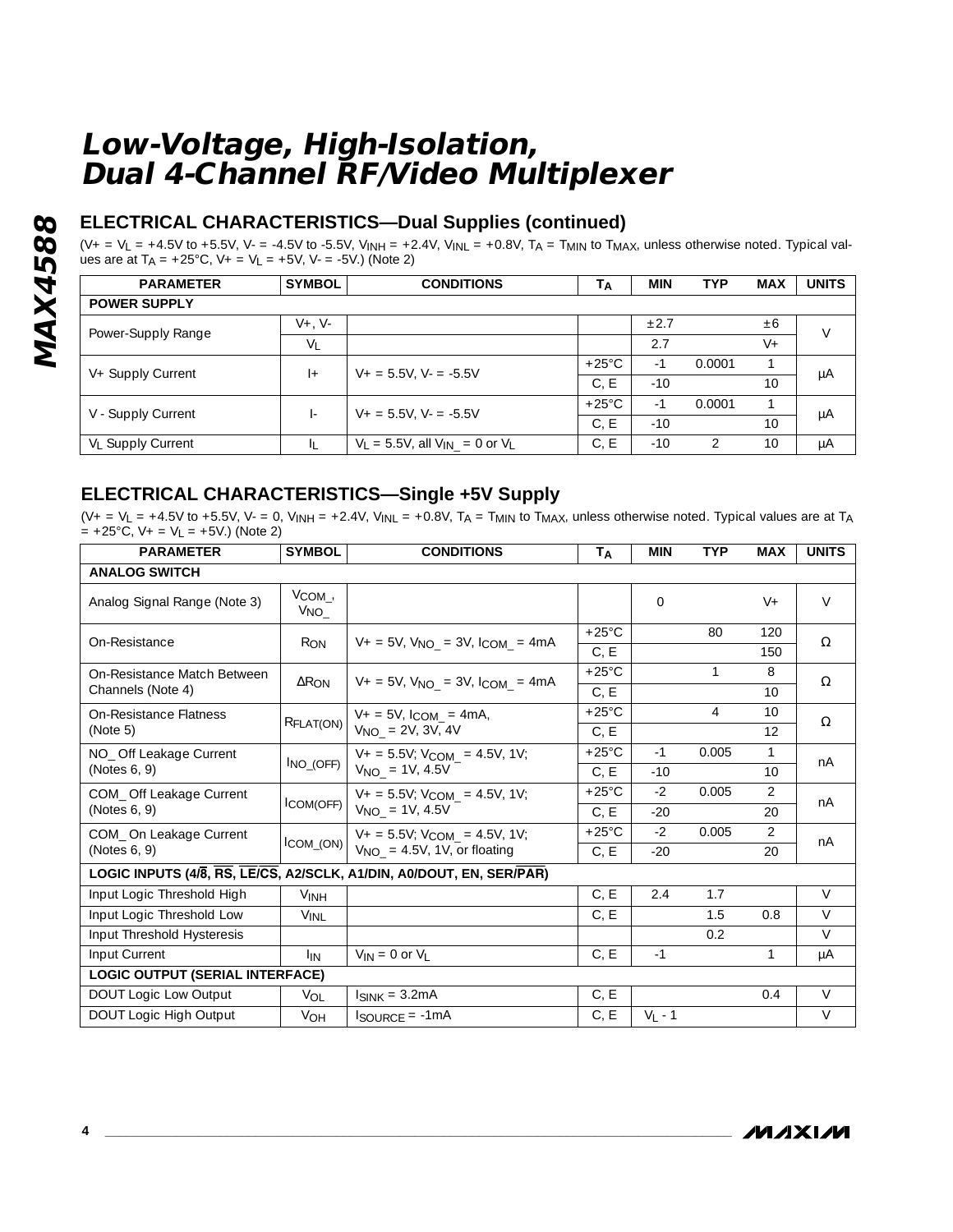## **ELECTRICAL CHARACTERISTICS—Single +5V Supply (continued)**

(V+ = V<sub>L</sub> = +4.5V to +5.5V, V- = 0, V<sub>INH</sub> = +2.4V, V<sub>INL</sub> = +0.8V, T<sub>A</sub> = T<sub>MIN</sub> to T<sub>MAX</sub>, unless otherwise noted. Typical values are at T<sub>A</sub>  $= +25^{\circ}$ C, V + = V<sub>L</sub> = +5V.) (Note 2)

| <b>PARAMETER</b>                         | <b>SYMBOL</b>          |                                                                            | <b>CONDITIONS</b> | TA              | <b>MIN</b>   | <b>TYP</b>     | <b>MAX</b> | <b>UNITS</b> |
|------------------------------------------|------------------------|----------------------------------------------------------------------------|-------------------|-----------------|--------------|----------------|------------|--------------|
| SWITCH DYNAMIC CHARACTERISTICS           |                        |                                                                            |                   |                 |              |                |            |              |
| Turn-On Time                             |                        | $V_{NO}$ = 3V, V + = 4.5V, Figure 1                                        |                   | $+25^{\circ}$ C |              | 550            | 800        |              |
|                                          | ton                    |                                                                            |                   | C, E            |              |                | 900        | ns           |
| Turn-Off Time                            |                        | $V_{NO}$ = 3V, V + = 4.5V, Figure 1                                        |                   | $+25^{\circ}$ C |              | 150            | 300        |              |
|                                          | toff                   |                                                                            |                   | C, E            |              |                | 350        | ns           |
| Break-Before-Make Time Delay<br>(Note 3) | t <sub>BBM</sub>       | $V_{NO}$ = 3V, V + = 5.5V, Figure 2                                        |                   | C, E            | 10           | 200            |            | ns           |
| Charge Injection                         | Q                      | $C_L = 1.0$ nF, $V_{NO_2} = 2.5V$ , R <sub>S</sub> = 0,<br>Figure 3        |                   | $+25^{\circ}$ C |              | 5              |            | рC           |
| Off-Isolation                            | <b>V<sub>ISO</sub></b> | $V_{NO}$ = 1V <sub>RMS</sub> , $f = 10MHz$ ,<br>all channels off, Figure 5 |                   | $+25^{\circ}$ C |              | $-65$          |            | dB           |
| Channel-to-Channel Crosstalk             | V <sub>CT</sub>        | $V_{NO}$ = 1V <sub>RMS</sub> , $f = 10MHz$ , Figure 5                      |                   | $+25^{\circ}$ C |              | $-70$          |            | dB           |
| -3dB Bandwidth                           | BW                     |                                                                            | 4-channel mode    | $+25^{\circ}$ C |              | 100            |            | <b>MHz</b>   |
|                                          |                        | Figure 5                                                                   | 8-channel mode    |                 |              | 75             |            |              |
| -0.1dB Bandwidth                         | <b>BW</b>              | Figure 5                                                                   | 4-channel mode    | $+25^{\circ}$ C |              | 10             |            | <b>MHz</b>   |
|                                          |                        |                                                                            | 8-channel mode    |                 |              | $\overline{7}$ |            |              |
| <b>PARALLEL-INTERFACE TIMING</b>         |                        |                                                                            |                   |                 |              |                |            |              |
| A_, EN to LE Rise Setup Time             | t <sub>DS</sub>        | Figure 6                                                                   |                   | C, E            | 80           |                |            | ns           |
| A_, EN to LE Rise Hold Time              | t <sub>DH</sub>        | Figure 6                                                                   |                   | C, E            | $\Omega$     |                |            | ns           |
| LE Low Pulse Width                       | tı                     | Figure 6                                                                   |                   | C, E            | 80           |                |            | ns           |
| <b>RS</b> Low Pulse Width                | t <sub>RS</sub>        | Figure 6                                                                   |                   | C, E            | 80           |                |            | ns           |
| <b>SERIAL-INTERFACE TIMING</b>           |                        |                                                                            |                   |                 |              |                |            |              |
| <b>Operating Frequency</b>               | $f_{CLK}$              | Figure 7                                                                   |                   | C, E            |              |                | 6.25       | <b>MHz</b>   |
| <b>SCLK Pulse Width High</b>             | $t_{CH}$               | Figure 7                                                                   |                   | C, E            | 80           |                |            | ns           |
| <b>SCLK Pulse Width Low</b>              | tcL                    | Figure 7                                                                   |                   | C, E            | 80           |                |            | ns           |
| DIN to SCLK Rise Setup Time              | t <sub>DS</sub>        | Figure 7                                                                   |                   | C, E            | 60           |                |            | ns           |
| DIN to SCLK Rise Hold Time               | t <sub>DH</sub>        | Figure 7                                                                   |                   | C, E            | $\Omega$     |                |            | ns           |
| CS Fall to SCLK Rise Setup Time          | tcsso                  | Figure 7                                                                   |                   | C, E            | 50           |                |            | ns           |
| CS Fall to SCLK Rise Hold Time           | tcss1                  | Figure 7                                                                   |                   | C, E            | 80           |                |            | ns           |
| CS Rise to SCLK Rise Hold Time           | t <sub>CSH1</sub>      | Figure 7                                                                   |                   | C, E            | $\mathbf{O}$ |                |            | ns           |
| CS Rise to SCLK Rise Setup<br>Time       | tcss1                  | Figure 7                                                                   |                   | C, E            | 80           |                |            | ns           |
| <b>SCLK Rise to DOUT Valid</b>           | t <sub>DO</sub>        | $C_L = 50pF$ , Figure 7                                                    |                   | C, E            |              |                | 150        | ns           |
| <b>RS</b> Low Pulse Width                | t <sub>RS</sub>        | Figure 6                                                                   |                   | C, E            | 80           |                |            | ns           |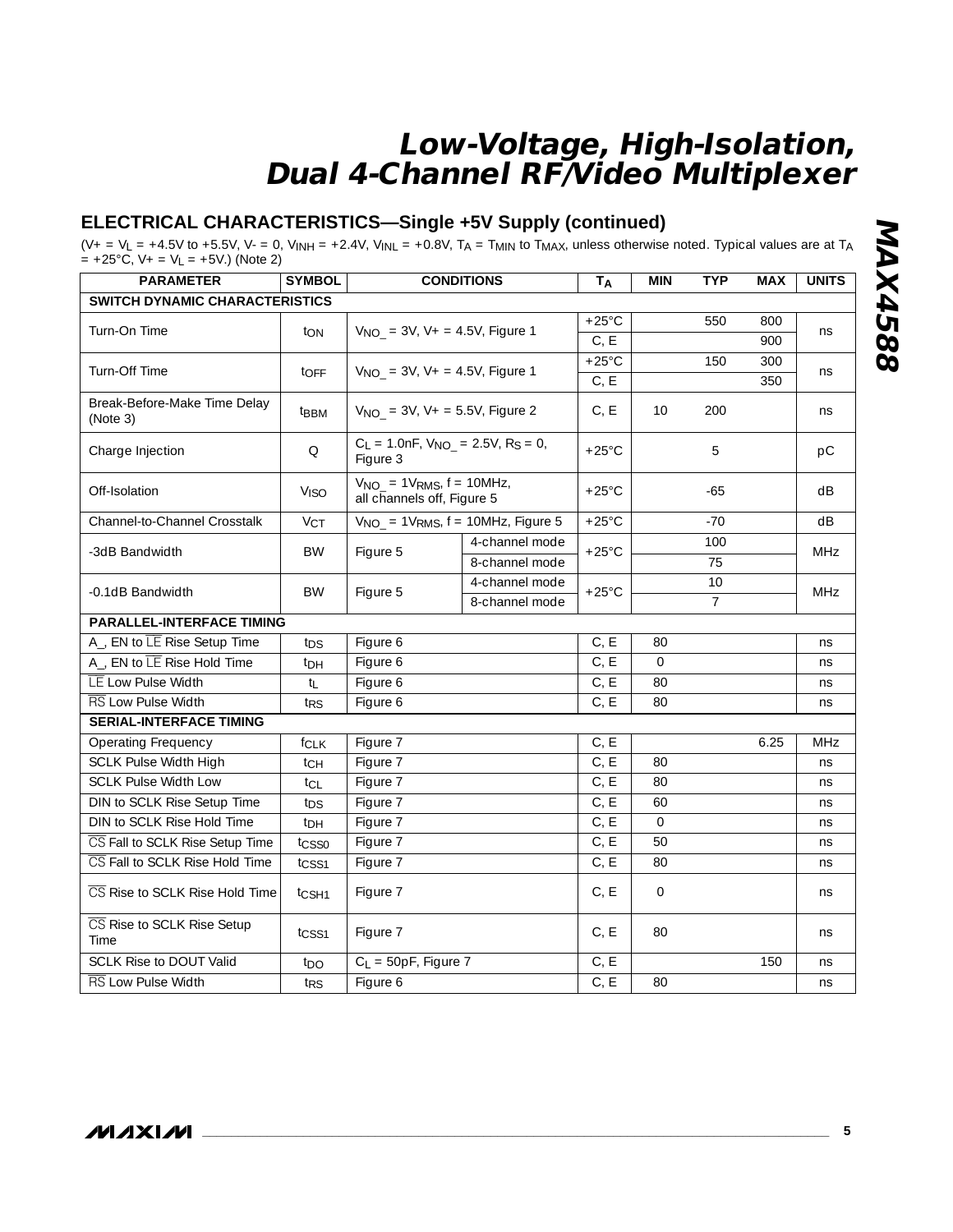## **ELECTRICAL CHARACTERISTICS—Single +5V Supply (continued)**

 $(V_+ = V_L = +4.5V$  to +5.5V, V- = 0, V<sub>INH</sub> = +2.4V, V<sub>INL</sub> = +0.8V, T<sub>A</sub> = T<sub>MIN</sub> to T<sub>MAX</sub>, unless otherwise noted. Typical values are at T<sub>A</sub>  $= +25^{\circ}C$ ,  $V + = V_L = +5V$ .) (Note 2)

| <b>PARAMETER</b>              | <b>SYMBOL</b>  | <b>CONDITIONS</b>                        | Тд              | <b>MIN</b> | <b>TYP</b> | <b>MAX</b> | <b>UNITS</b> |
|-------------------------------|----------------|------------------------------------------|-----------------|------------|------------|------------|--------------|
| <b>POWER SUPPLY</b>           |                |                                          |                 |            |            |            |              |
|                               | $V +$          |                                          |                 | 2.7        |            | 12         |              |
| Power-Supply Range            |                | $V + \le 6.5V$                           |                 | 2.7        |            | $V +$      | V            |
|                               | V <sub>1</sub> | $V + > 6.5V$                             |                 | 2.7        |            | 6.5        |              |
| V+ Supply Current             | $+$            | $V_+ = 5.5V$ , $V_{IN} = 0$ or $V_I$     | $+25^{\circ}$ C | $-1$       |            |            |              |
|                               |                |                                          | C.E             | $-10$      |            | 10         | μA           |
| V <sub>I</sub> Supply Current | Щ              | $V_L = 5.5V$ , all $V_{IN} = 0$ or $V_L$ | C, E            | $-10$      |            | 10         | μA           |

## **ELECTRICAL CHARACTERISTICS—Single +3V Supply**

(V+ = V<sub>L</sub> = +2.7V to +3.6V, V- = 0, V<sub>INH</sub> = +2V, V<sub>INL</sub> = +0.5V, T<sub>A</sub> = T<sub>MIN</sub> to T<sub>MAX</sub>, unless otherwise noted. Typical values are at T<sub>A</sub> =  $+25^{\circ}$ C, V + = V<sub>L</sub> = +3.0V.)

| <b>PARAMETER</b>                         | <b>SYMBOL</b>           | <b>CONDITIONS</b>                                                    | TA                | <b>MIN</b>     | <b>TYP</b> | <b>MAX</b> | <b>UNITS</b> |
|------------------------------------------|-------------------------|----------------------------------------------------------------------|-------------------|----------------|------------|------------|--------------|
| <b>ANALOG SWITCH</b>                     |                         |                                                                      |                   |                |            |            |              |
| Analog Signal Range                      | $V_{COM}$ ,<br>$V_{NO}$ |                                                                      |                   | $\overline{0}$ |            | $V +$      | $\vee$       |
| On-Resistance                            | R <sub>ON</sub>         | $V_+ = 2.7V$ , $V_{NO} = 1V$ ,                                       | $+25^{\circ}$ C   |                | 240        | 350        | Ω            |
|                                          |                         | $I_{COM} = 1mA$                                                      | C, E              |                |            | 450        |              |
|                                          |                         | LOGIC INPUTS (4/8, RS, LE/CS, A2/SCLK, A1/DIN, A0/DOUT, EN, SER/PAR) |                   |                |            |            |              |
| Input Logic Threshold High               | <b>VINH</b>             |                                                                      | C, E              | 2.0            |            |            | $\vee$       |
| Input Logic Threshold Low                | <b>VINL</b>             |                                                                      | C, E              |                |            | 0.5        | $\vee$       |
| Input Current                            | <b>I</b> IN             | $V_{IN} = 0$ or $V_L$                                                | C, E              | $-1$           |            | 1          | μA           |
| SWITCH DYNAMIC CHARACTERISTICS           |                         |                                                                      |                   |                |            |            |              |
| Turn-On Time                             | ton                     | $V_{NO}$ = 1.5V, V + = 2.7V, Figure 1                                | $+25^{\circ}$ C   |                | 700        | 1000       | ns           |
|                                          |                         |                                                                      | C, E              |                |            | 200        |              |
| Turn-Off Time                            | toff                    | $V_{NO}$ = 1.5V, V + = 2.7V, Figure 1                                | $+25^{\circ}$ C   |                | 250        | 400        | ns           |
|                                          |                         |                                                                      | C, E              |                |            | 500        |              |
| Break-Before-Make Time Delay<br>(Note 3) | t <sub>BBM</sub>        | $V_{NO}$ = 1.5V, V + = 3.6V, Figure 2                                | $+25^{\circ}$ C   | 10             | 350        |            | ns           |
| <b>PARALLEL-INTERFACE TIMING</b>         |                         |                                                                      |                   |                |            |            |              |
| A_, EN to LE Rise Setup Time             | t <sub>DS</sub>         | Figure 6                                                             | C, E              | 200            |            |            | ns           |
| A <sub>-</sub> , EN to LE Rise Hold Time | t <sub>DH</sub>         | Figure 6                                                             | C, E              | $\Omega$       |            |            | ns           |
| LE Low Pulse Width                       | tı.                     | Figure 6                                                             | C, E              | 200            |            |            | ns           |
| <b>RS</b> Low Pulse Width                | t <sub>RS</sub>         | Figure 6                                                             | C, E              | 200            |            |            | ns           |
| <b>SERIAL-INTERFACE TIMING</b>           |                         |                                                                      |                   |                |            |            |              |
| <b>Operating Frequency</b>               | <b>f</b> CLK            | Figure 7                                                             | C, E              |                |            | 2.1        | MHz          |
| <b>SCLK Pulse Width High</b>             | tch                     | Figure 7                                                             | $C, \overline{E}$ | 200            |            |            | ns           |
| <b>SCLK Pulse Width Low</b>              | tcL                     | Figure 7                                                             | C, E              | 200            |            |            | ns           |
| DIN to SCLK Rise Setup Time              | $t_{DS}$                | Figure 7                                                             | C, E              | 100            |            |            | ns           |
| DIN to SCLK Rise Hold Time               | t <sub>DH</sub>         | Figure 7                                                             | C, E              | $\Omega$       |            |            | ns           |
| <b>RS</b> Low Pulse Width                | t <sub>RS</sub>         | Figure 6                                                             | C, E              | 200            |            |            | ns           |

**MAXIM**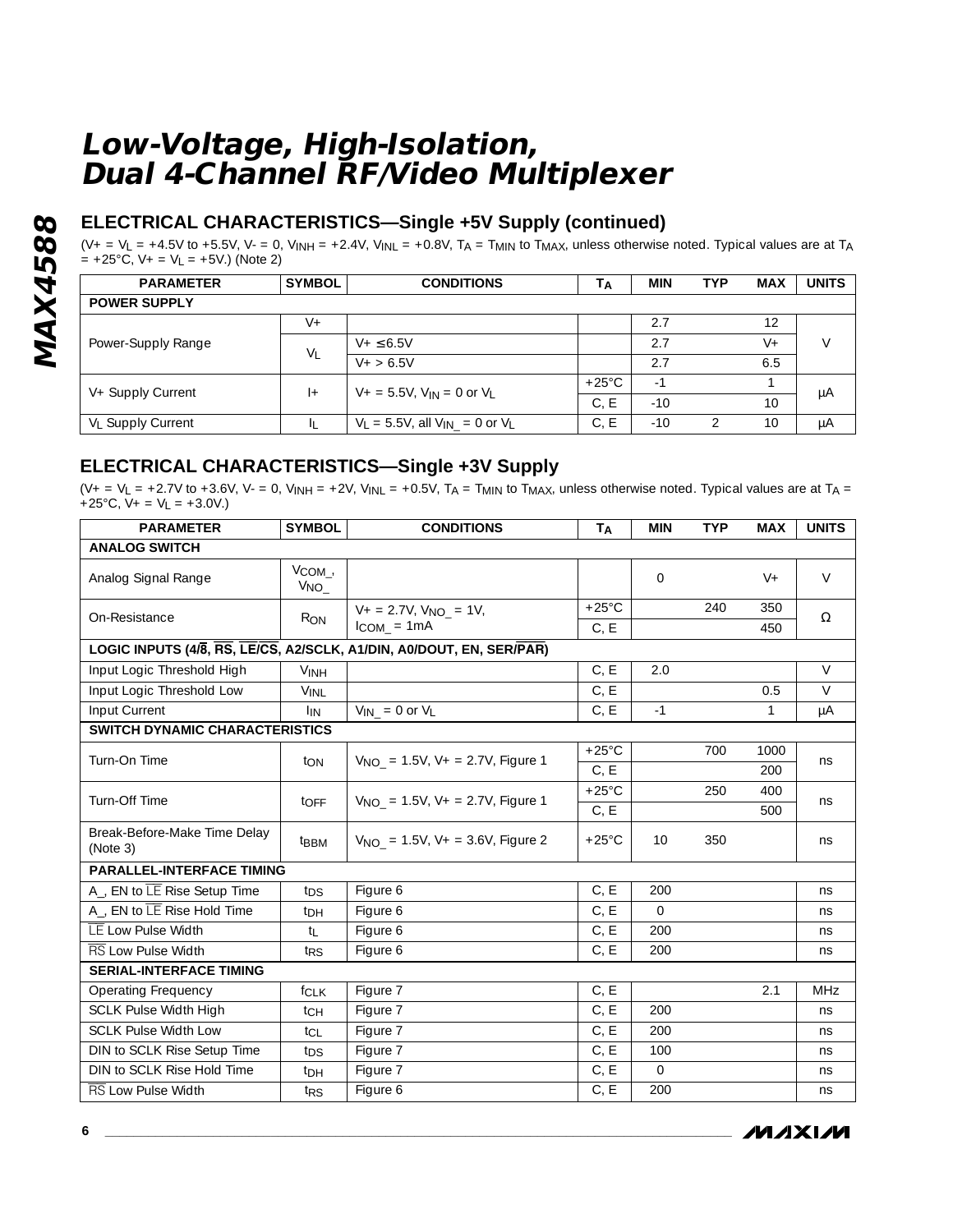## **ELECTRICAL CHARACTERISTICS—Single +3V Supply (continued)**

 $(V_+ = V_L = +2.7V$  to +3.6V, V- = 0, V<sub>INH</sub> = +2V, V<sub>INL</sub> = +0.5V, T<sub>A</sub> = T<sub>MIN</sub> to T<sub>MAX</sub>, unless otherwise noted. Typical values are at T<sub>A</sub> +25°C,  $V_+ = V_L = +3.0V$ .)

| <b>PARAMETER</b>                   | <b>SYMBOL</b>     | <b>CONDITIONS</b>                        | TA              | <b>MIN</b>     | <b>TYP</b> | <b>MAX</b> | <b>UNITS</b> |
|------------------------------------|-------------------|------------------------------------------|-----------------|----------------|------------|------------|--------------|
| CS Fall to SCLK Rise Setup Time    | tcsso             | Figure 7                                 | C, E            | 100            |            |            | ns           |
| CS Rise to SCLK Rise Hold Time     | t <sub>CSH1</sub> | Figure 7                                 | C, E            | $\overline{0}$ |            |            | ns           |
| CS Rise to SCLK Rise Setup<br>Time | t <sub>CSS1</sub> | Figure 7                                 | C, E            | 200            |            |            | ns           |
| CS Fall to SCLK Rise Hold Time     | t <sub>CSS1</sub> | Figure 7                                 | C.E             | 200            |            |            | ns           |
| <b>SCLK Rise to DOUT Valid</b>     | t <sub>DO</sub>   | $C_L$ = 50pF, Figure 7                   | C, E            |                |            | 250        | ns           |
| <b>POWER SUPPLY</b>                |                   |                                          |                 |                |            |            |              |
| V+ Supply Current                  | $ +$              | $V_+ = 3.6V$ , $V_{IN} = 0$ or $V_I$     | $+25^{\circ}$ C | $-1$           |            |            | μA           |
|                                    |                   |                                          | C.E             | $-10$          |            | 10         |              |
| V <sub>L</sub> Supply Current      | IL.               | $V_1 = 3.6V$ , all $V_{IN} = 0$ or $V_1$ | C, E            | $-10$          |            | 10         | μA           |

**Note 2:** The algebraic convention is used in this data sheet; the most negative value is shown in the minimum column.

**Note 3:** Guaranteed by design.

**Note 4:** ∆RON = ∆RON(MAX) - ∆RON(MIN).

**Note 5:** Resistance flatness is defined as the difference between the maximum and the minimum value of on-resistance as measured over the specified analog-signal range.

**Note 6:** Leakage parameters are 100% tested at maximum rated hot temperature and guaranteed by correlation at T<sub>A</sub> = +25°C.

**Note 7:** Off isolation = 20log<sub>10</sub> [V<sub>COM\_</sub> / (V<sub>NC\_</sub> or V<sub>NO\_</sub>)], V<sub>COM\_</sub> = output, V<sub>NC\_</sub> or V<sub>NO\_</sub> = input to off switch.

**Note 8:** Between any two switches.

**Note 9:** Leakage testing for single-supply operation is guaranteed by testing with dual supplies.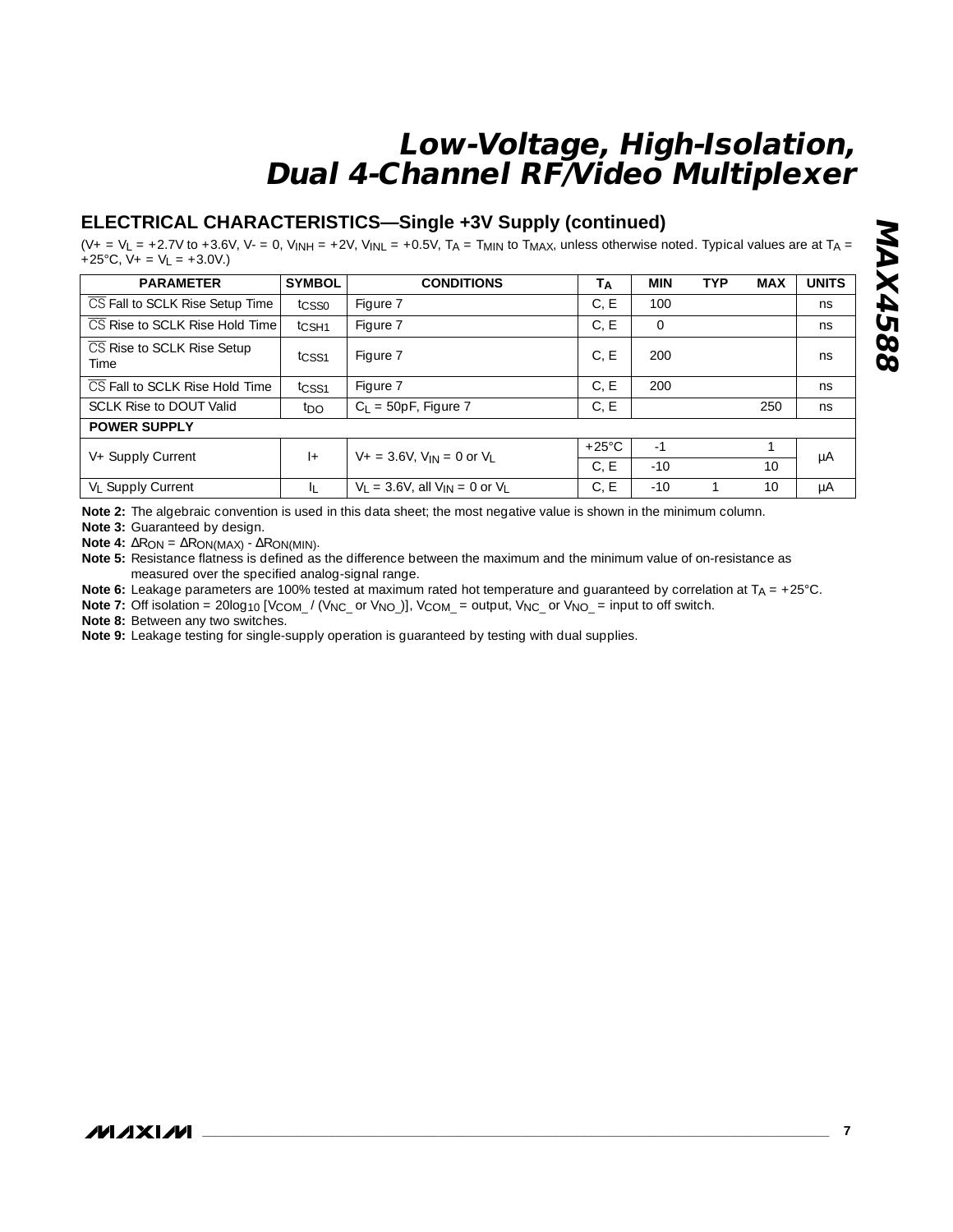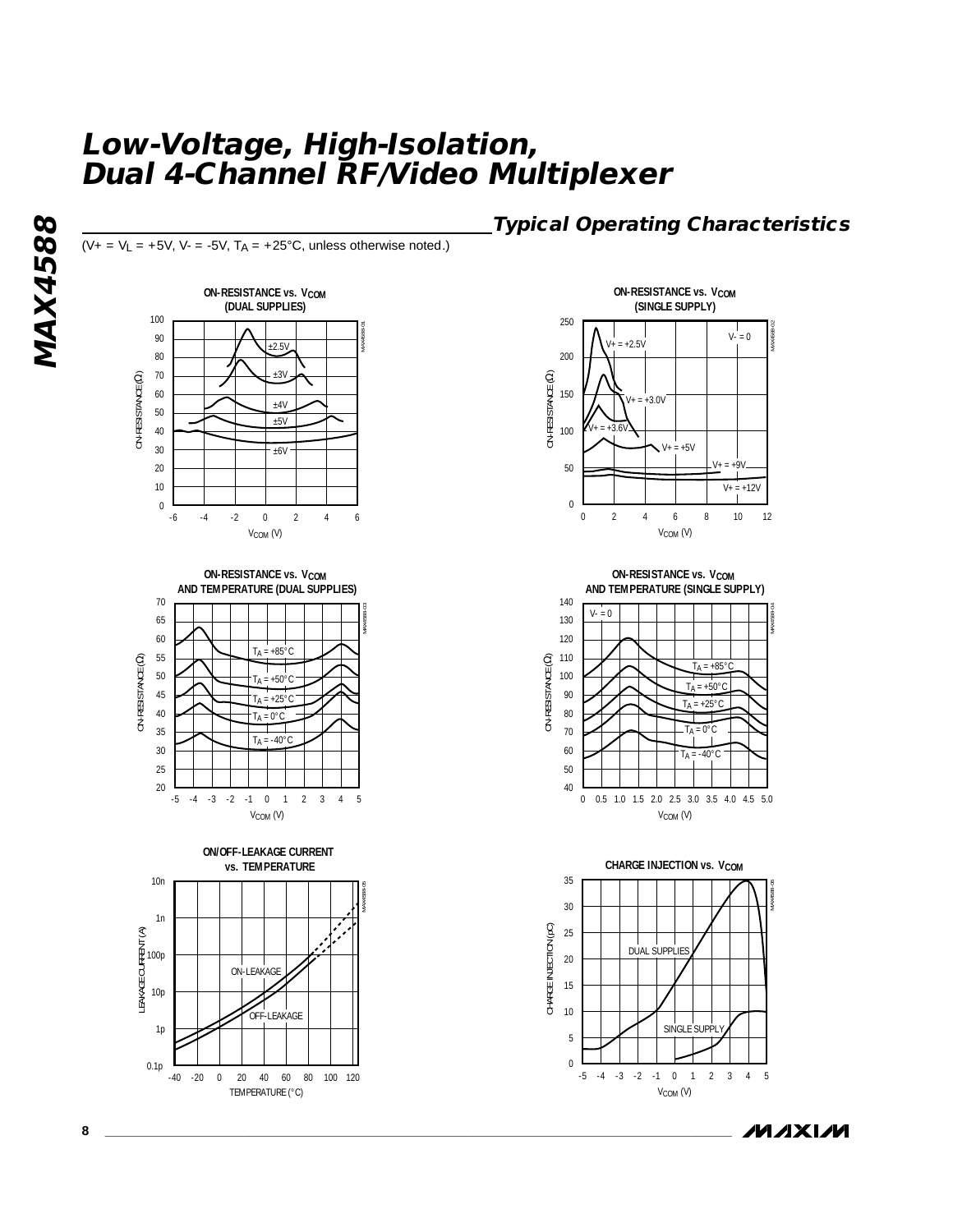**Typical Operating Characteristics (continued)**

 $(V_+ = V_L = +5V, V_- = -5V, T_A = +25^{\circ}C,$  unless otherwise noted.)



AMPLITUDE (dB) AMPLITUDE (dB) -30  $R<sub>L</sub> = 600Ω$ -40 -50 -60 OFF-ISOLATION -70 **CROSSTALK** -80  $-90$  L<br>100k 1M 10M 100M 1G FREQUENCY (Hz)

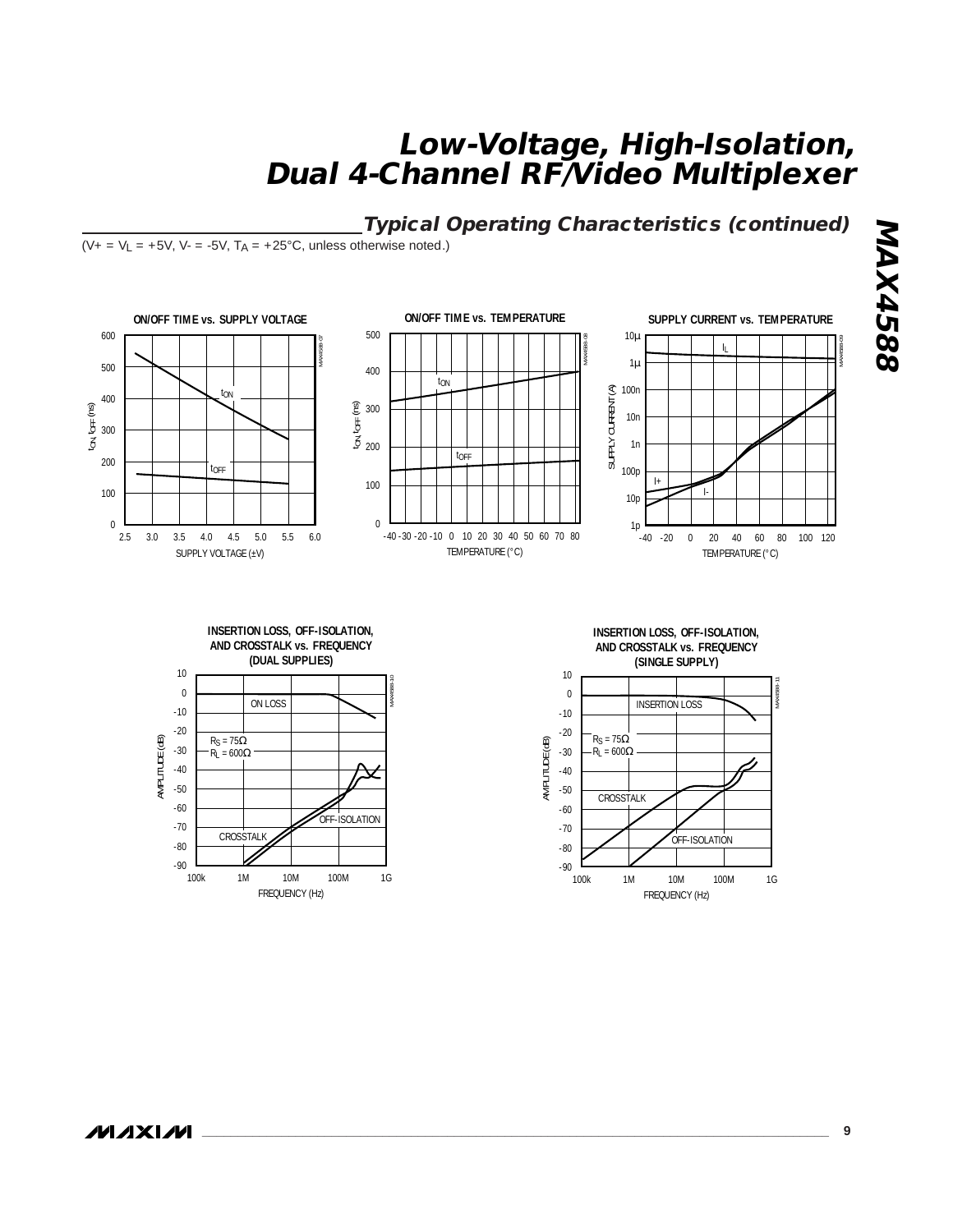## **Pin Description**

| <b>PIN</b>                   | <b>NAME</b>            | <b>FUNCTION</b>                                                                                                                                                                                                                                                                               |
|------------------------------|------------------------|-----------------------------------------------------------------------------------------------------------------------------------------------------------------------------------------------------------------------------------------------------------------------------------------------|
| 1, 5, 7,<br>9, 21,<br>23, 25 | <b>GND</b>             | Ground. Connect all ground pins to a ground plane. See Grounding section.                                                                                                                                                                                                                     |
| $\overline{2}$               | COM1                   | Analog Switch Common Terminal. See Truth Table.                                                                                                                                                                                                                                               |
| 3                            | $V +$                  | Analog Positive Supply Voltage Input                                                                                                                                                                                                                                                          |
| $\overline{4}$               | NO <sub>1</sub>        | Normally Open Analog Input Terminal. See Truth Tables.                                                                                                                                                                                                                                        |
| 6                            | NO <sub>2</sub>        | Normally Open Analog Input Terminal. See Truth Tables.                                                                                                                                                                                                                                        |
| 8                            | NO <sub>3</sub>        | Normally Open Analog Input Terminal. See Truth Tables.                                                                                                                                                                                                                                        |
| 10                           | NO <sub>4</sub>        | Normally Open Analog Input Terminal. See Truth Tables.                                                                                                                                                                                                                                        |
| 11                           | $4/\overline{8}$       | Multiplexer Configuration Control. Connect to V <sub>L</sub> to select dual 2-channel mode. Connect to GND for single<br>4-channel multiplexer operation. See Truth Tables.                                                                                                                   |
| $12 \overline{ }$            | $\overline{\text{RS}}$ | Active-Low Reset Input. In serial mode, drive RS low to force the latches and shift registers to the power-<br>on reset state and force all switches open. In parallel mode, drive RS low to force the latches to the power-<br>on reset state and force all switches open. See Truth Tables. |
| 13                           | <b>LE/CS</b>           | In parallel mode, this pin is the transparent Latch Enable. In the serial mode, this pin is the Chip-Select<br>Input. See Truth Tables.                                                                                                                                                       |
| 14                           | A2/SCLK                | Most Significant Address Bit in parallel mode with 4/8 low. If 4/8 pin is high, this pin is ignored. In the serial<br>mode, this is the Serial Shift Clock Input. Data is loaded on the rising edge of SCLK. See Truth Tables.                                                                |
| 15                           | A <sub>1</sub> /DIN    | Address Input in the parallel mode. Serial Data Input in serial mode. In serial mode, data is loaded on<br>SCLK's rising edge.                                                                                                                                                                |
| 16                           | A0/DOUT                | Least Significant Address Input in the parallel mode. In the serial mode this is an output from the internal<br>4-bit shift register. DOUT is intended for daisy-chain cascading. DOUT is not three-stated by CS. See<br>Serial Operation.                                                    |
| 17                           | EN                     | Switch Enable. Drive EN low to force all channels off. Drive high to allow normal multiplexer operation.<br>Operates asynchronously in serial mode. In parallel mode, EN is latched when LE signal is high.                                                                                   |
| 18                           | <b>SER/PAR</b>         | Interface Select Input. Drive low for parallel data interface operation. Drive high for serial data interface<br>operation and to enable the DOUT driver.                                                                                                                                     |
| 19                           | $V_L$                  | Logic Supply Input. Powers the DOUT driver and other digital circuitry. V <sub>I</sub> sets both the digital input and<br>output logic levels.                                                                                                                                                |
| 20                           | NO <sub>8</sub>        | Normally Open Analog Input Terminal. See Truth Tables.                                                                                                                                                                                                                                        |
| 22                           | NO <sub>7</sub>        | Normally Open Analog Input Terminal. See Truth Tables.                                                                                                                                                                                                                                        |
| 24                           | NO <sub>6</sub>        | Normally Open Analog Input Terminal. See Truth Tables.                                                                                                                                                                                                                                        |
| 26                           | NO <sub>5</sub>        | Normally Open Analog Input Terminal. See Truth Tables.                                                                                                                                                                                                                                        |
| 27                           | $V -$                  | Analog Negative Supply Voltage Input. Connect to ground plane for single-supply operation.                                                                                                                                                                                                    |
| 28                           | COM <sub>2</sub>       | Analog Switch Common Terminal. See Truth Tables.                                                                                                                                                                                                                                              |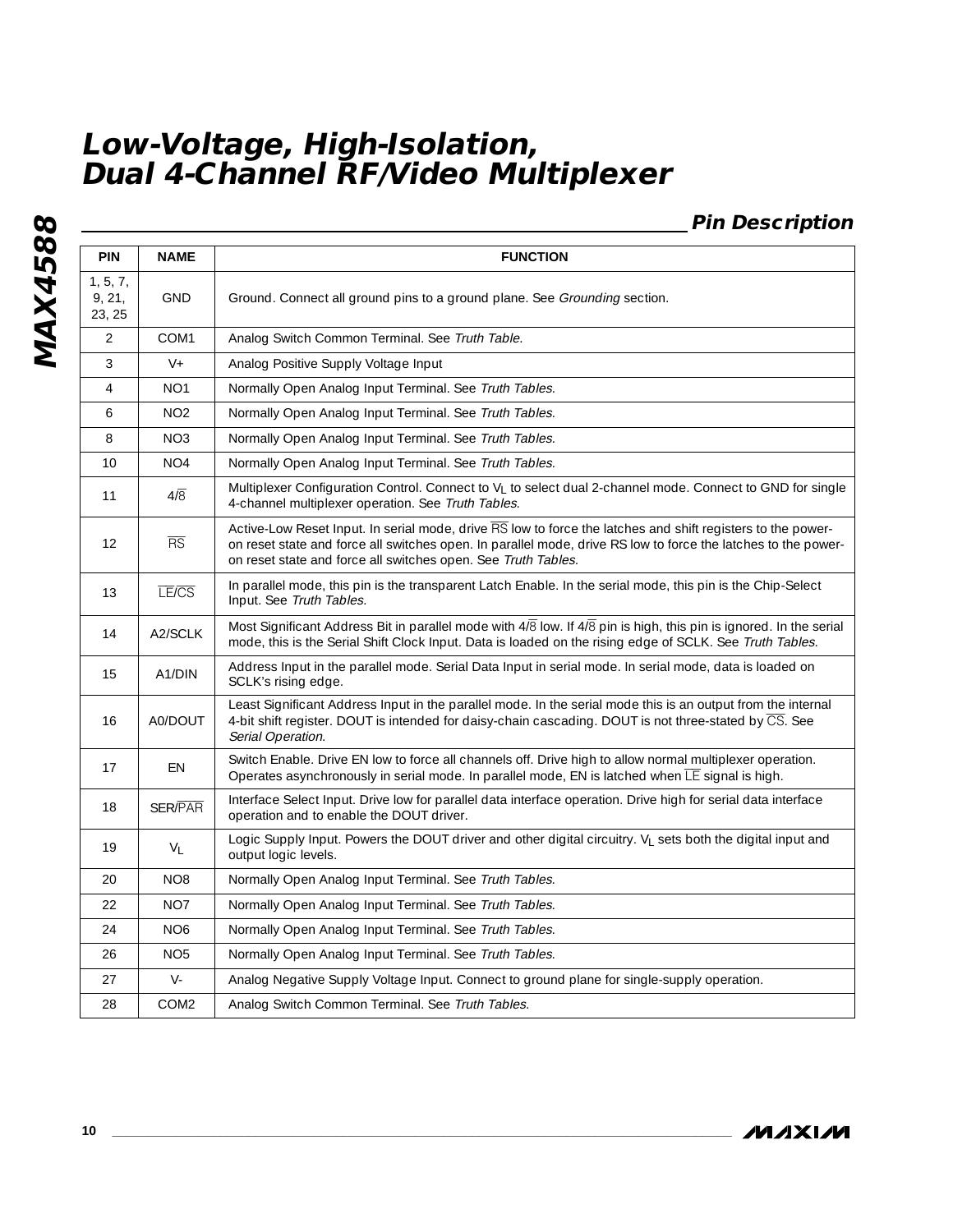

Figure 1. Turn-On/Turn-Off Time



Figure 2. Break-Before-Make Time Delay



Figure 3. Charge Injection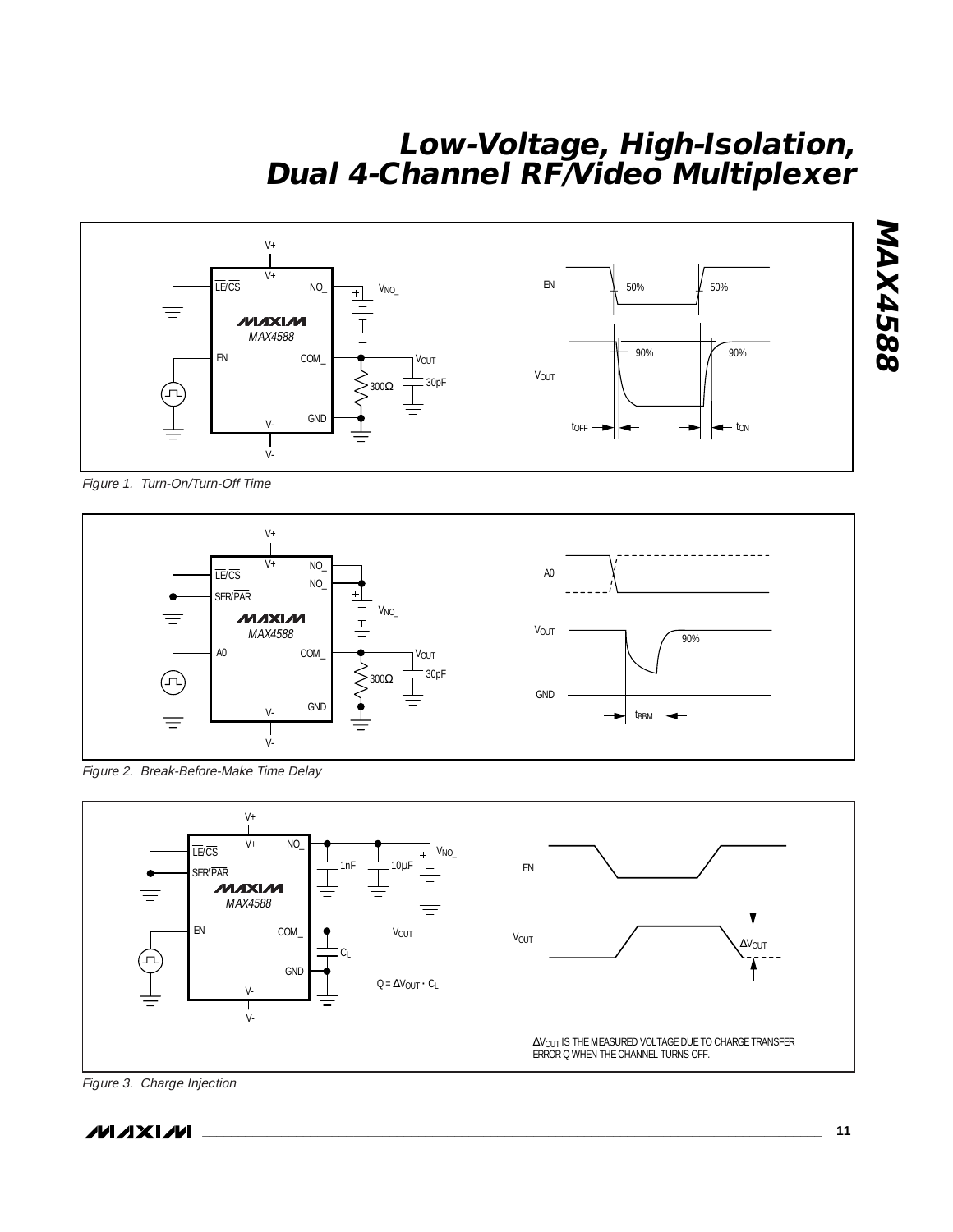



Figure 4. NO\_, COM\_ Capacitance







Figure 6. Parallel Timing Diagram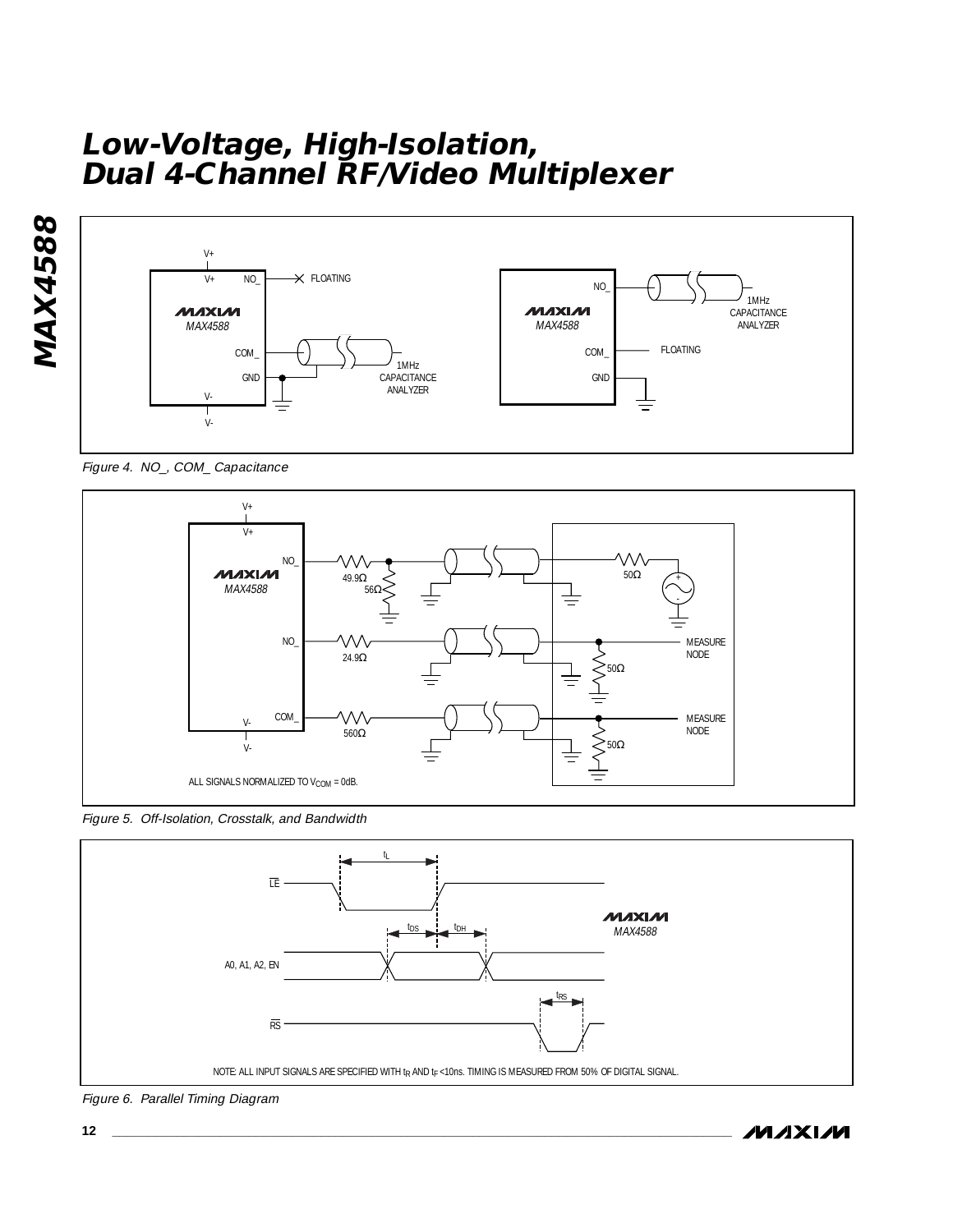

Figure 7. Serial Timing Diagram

## **Detailed Description**

#### **Logic-Level Translators**

The MAX4588 is constructed of high-frequency "T" switches, as shown in Figure 8. The logic-level inputs are translated by amplifier A1 into a  $V+$  to  $V-$  logic signal that drives amplifier A2. Amplifier A2 drives the gates of N-channel MOSFETs N1 and N2 from V+ to V-, turning them fully on or off. The same signal drives inverter A3 (which drives the P-channel MOSFETs P1 and P2, turning them fully on or off) from V+ to V-, and turns the N-channel MOSFET N3 on and off. The logiclevel threshold is determined by VL and GND.

#### **Switch On Condition**

When the switch is on, MOSFETs N1, N2, P1, and P2 are on and MOSFET N3 is off (Figure 8). The signal path is COM\_ to NO\_, and because both N-channel and P-channel MOSFETs act as pure resistances, it is symmetrical (i.e., signals may pass in either direction). The off MOSFET, N3, has no DC conduction, but has a small amount of capacitance to GND. The four on MOSFETs also have capacitance to ground that, together with the series resistance, forms a lowpass filter. All of these capacitances are distributed evenly along the series resistance, so they act as a transmission line rather than a simple R-C filter. The MAX4588's construction allows an exceptional 180MHz bandwidth when the switches are on.



Figure 8. T-Switch Construction

Typical attenuation in  $75Ω$  systems is 2.5dB and is reasonably flat up to 50MHz. Higher-impedance circuits show even lower attenuation (and vice versa), but slightly lower bandwidth due to the increased effect of the internal and external capacitance and the switch's internal resistance.



**MAX4588**

**MAX4588**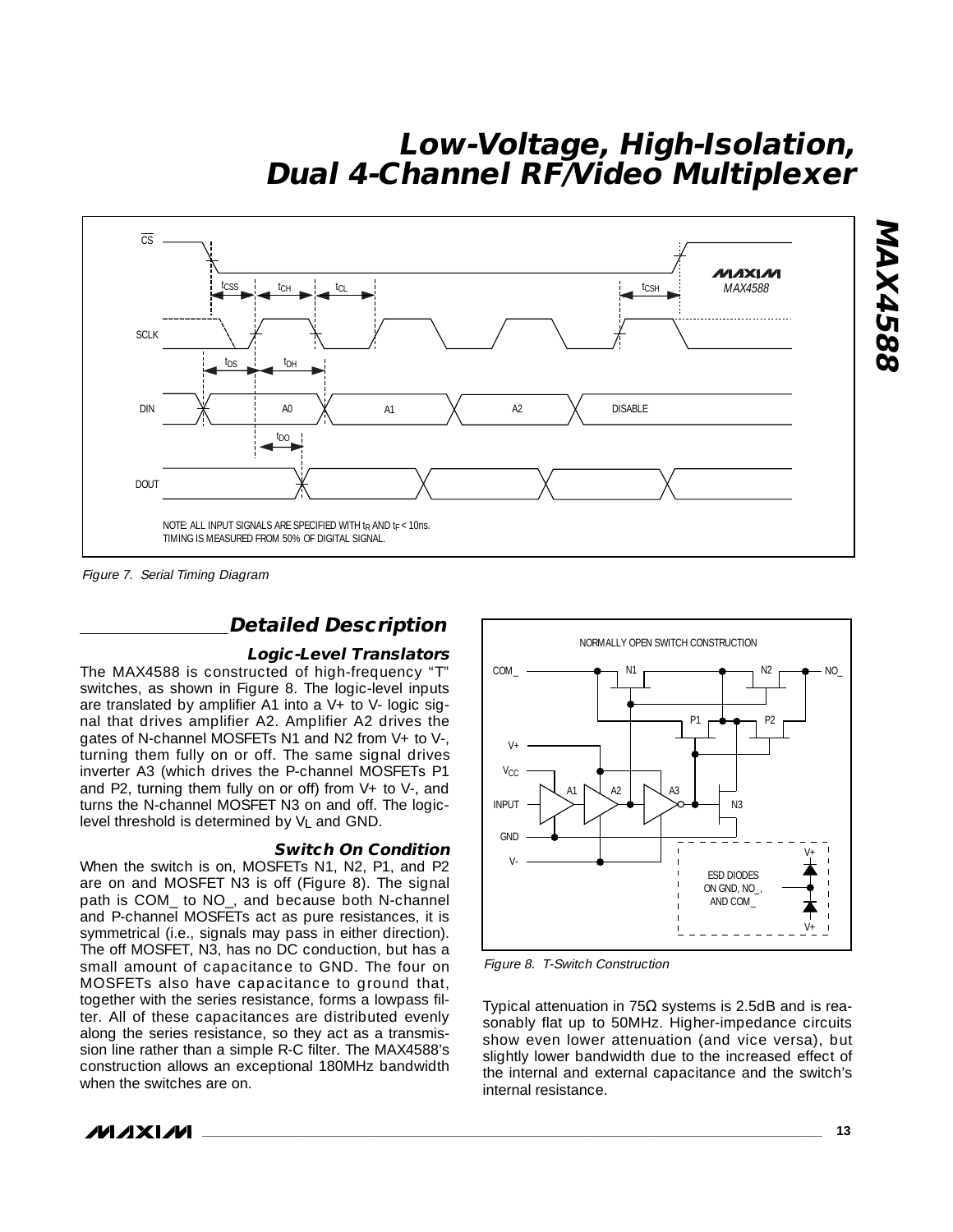The MAX4588 is optimized for ±5V operation. Using<br>
lower supply voltages or a single supply increases<br>
switching time, on-resistance (and therefore on-state<br>
attenuation), and nonlinearity.<br> **Switch Off Condition**<br>
When th lower supply voltages or a single supply increases switching time, on-resistance (and therefore on-state attenuation), and nonlinearity.

#### **Switch Off Condition**

When the switch is off, MOSFETs N1, N2, P1, and P2 are off and MOSFET N3 is on (Figure 8). The signal path is through the parasitic off-capacitances of the series MOSFETs, but it is shunted to ground by N3. This forms a highpass filter whose exact characteristics are dependent on the source and load impedances. In 75 $Ω$  systems, and below 10MHz, the attenuation can exceed 80dB. This value decreases with increasing frequency and increasing circuit impedances. External capacitance and board layout have a major role in determining overall performance.

## **Applications Information**

#### **Power-Supply Considerations**

#### **Overview**

The MAX4588 construction is typical of many CMOS analog switches. It has four supply pins: V+, V-, VL, and GND. V+ and V- are used to drive the internal CMOS switches and set the limits of the analog voltage on any switch. Reverse ESD-protection diodes are internally connected between each analog signal pin and both V+ and V-. If the voltage on any pin exceeds V+ or V-, one of these diodes will conduct. During normal operation these reverse-biased ESD diodes leak, forming the only current drawn from V- and V+.

Virtually all the analog leakage current is through the ESD diodes. Although the ESD diodes on a given signal pin are identical, and therefore fairly well balanced, they are reverse-biased differently. Each is biased by either V+ or V- and the analog signal. This means their leakages vary as the signal varies. The difference in the two diode leakages from the signal path to the V+ and V- pins constitutes the analog signal-path leakage current. All analog leakage current flows to the supply terminals, not to the other switch terminal. This explains how both sides of a given switch can show leakage currents of either the same or opposite polarity.

There is no connection between the analog signal paths and GND. The analog signal paths consist of an N-channel and P-channel MOSFET with their sources and drains paralleled and their gates driven out of phase with V+ and V- by the logic-level translators.

V<sub>L</sub> and GND power the internal logic and logic-level translators, and set the input logic thresholds. The logic-level translators convert the logic levels to switched V+ and V- signals to drive the gates of the

analog switches. This drive signal is the only connection between the logic supplies and the analog supplies.

#### **Bipolar-Supply Operation**

The MAX4588 operates with bipolar supplies between  $±2.7V$  and  $±6V$ . The V+ and V- supplies are not required to be symmetrical, but their sum cannot exceed the absolute maximum rating of 13.0V. **Do not connect the MAX4588 V+ pin to +3V and connect the logic-level input pins to +5V logic-level signals. This level exceeds the absolute maximum ratings, and may cause damage to the part and/or external circuits.**

**CAUTION: The absolute maximum V+ to V- differential voltage is 13.0V. Typical "±6-Volt" or "12-Volt" supplies with ±10% tolerances can be as high as 13.2V. This voltage can damage the MAX4588. Even ±5% tolerance supplies may have overshoot or noise spikes that exceed 13.0V.**

#### **Single-Supply Operation**

The MAX4588 operates from a single supply between +2.7V and +12V when V- is connected to GND. Observe all of the precautions listed in the Bipolar-Supply Operation section. Note, however, that these parts are optimized for  $\pm 5V$  operation, and AC and DC characteristics are degraded significantly when operating at less than  $\pm 5V$ . As the overall supply voltage (V+ to V-) is reduced, switching speed, on-resistance, offisolation, and distortion are degraded (see Typical Operating Characteristics).

Single-supply operation also limits signal levels and interferes with grounded signals. When  $V = 0$ , AC signals are limited to -0.3V. Voltages below -0.3V can be clipped by the internal ESD-protection diodes, and the parts can be damaged if excessive current flows.

#### **Power Off**

When power to the MAX4588 is off (i.e.,  $V_+ = 0$  and V-= 0), the Absolute Maximum Ratings still apply. This means that none of the MAX4588 pins can exceed  $\pm$ 0.3V. Voltages beyond  $\pm$ 0.3V cause the internal ESDprotection diodes to conduct, with potentially catastrophic consequences.

#### **Power-Supply Sequencing**

**MAXM** 

When applying power to the MAX4588, follow this sequence: V+, V- (if biased to potential other than ground), VL, then logic inputs. Apply signals on the analog NO\_ and COM\_ pins any time after V+, V-, and GND voltages are set. Turning on all pins simultaneously is acceptable only if the circuit design guarantees concurrent power-up.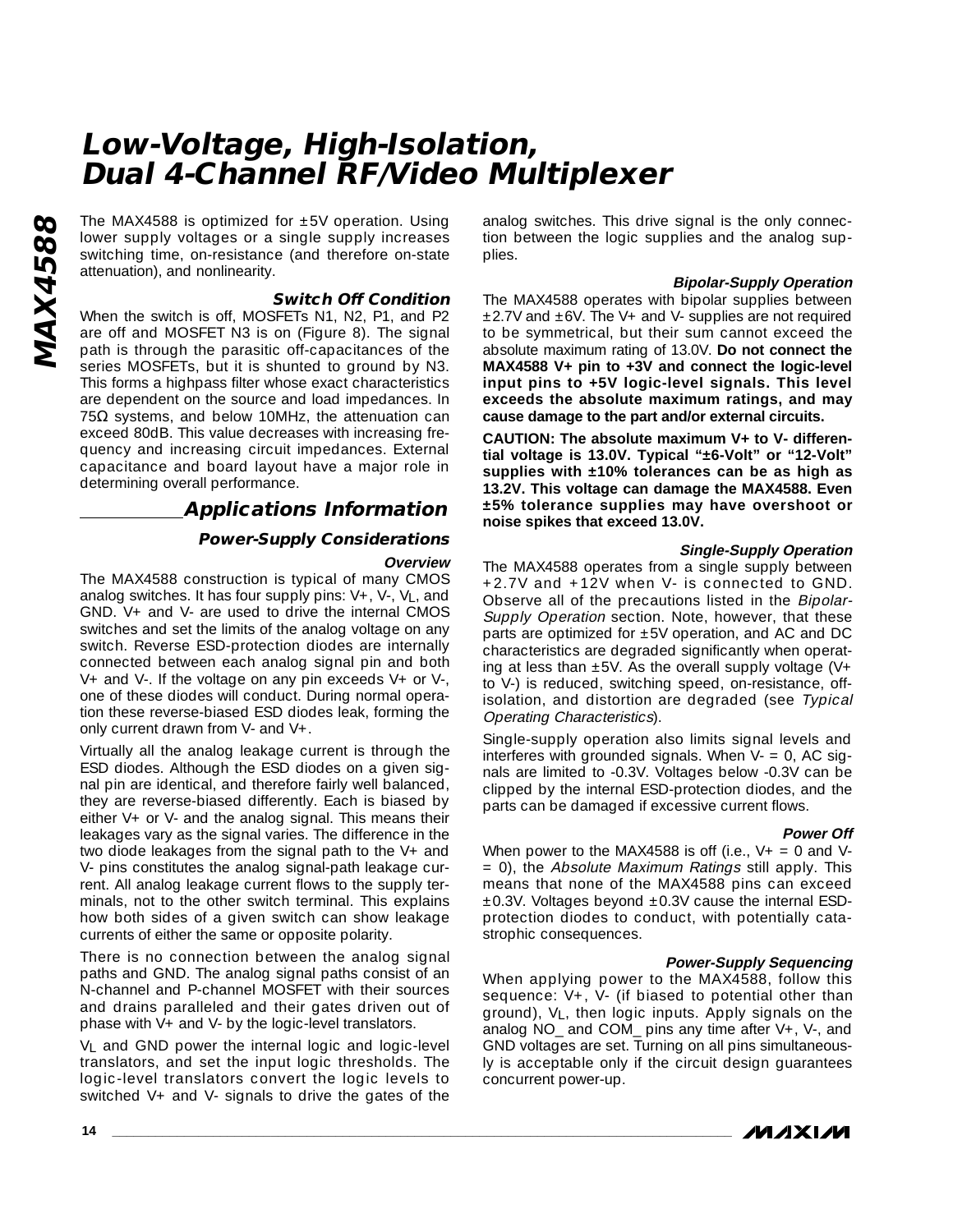The power-down sequence is the opposite of the power-up sequence. That is, the VL and logic inputs must go to zero potential before (or simultaneously with) the V- then V+ supplies. The Absolute Maximum Ratings must always be observed in order to ensure proper operation.

#### **Grounding**

#### **DC Ground Considerations**

Satisfactory high-frequency operation requires that careful consideration be given to grounding. **For most applications, a ground plane is strongly recommended, and all GND pins must connect to it with solid copper.** While the V+ and V- power-supply pins are common to all switches in a given package, each input is separated with ground pins that are not internally connected to each other. This contributes to the overall high-frequency performance by reducing channel-to-channel crosstalk. All the GND pins have ESD diodes to V+ and V-.

In systems that have separate digital and analog (signal) grounds, connect all GND pins to analog signal ground. Preserving a good signal ground is much more important than preserving a digital ground. Ground current is only a few nanoamperes.

The digital inputs have voltage thresholds determined by VL and GND (V- does not influence the logic-level threshold). With +5V applied to VL, the threshold is about 1.6V, ensuring compatibility with TTL- and CMOS-logic drivers.

#### **AC Ground and Bypassing**

**A ground plane is mandatory for satisfactory highfrequency operation.** Prototyping using hand wiring or wire-wrap boards is not recommended. Connect all GND pins to the ground plane with solid copper. (The GND pins extend the high-frequency ground through the package wire-frame, into the silicon itself, thus improving isolation.) Make the ground plane solid metal underneath the device, without interruptions. There should be no traces under the device itself. For DIP packages, this applies to both sides of a two-sided board. Failure to observe this has a minimal effect on the "on" characteristics of the switch at high frequencies, but will degrade the off-isolation and crosstalk.

When using the MAX4588's SO package on PC boards with a buried ground plane, connect each GND pin to the ground plane with a separate via. Do not share this via with any other ground path. Providing a ground via on both sides of the SMT land further enhances the off-isolation by lowering the parasitic inductance. The DIP package can have the through-holes directly tied to the buried plane, or thermally relieved as required to meet manufac-



Bypass all V+ and V- pins to the ground plane with surface-mount 0.01µF capacitors. Locate these capacitors as close as possible to the pins on the same side of the board as the device. Do not use feedthroughs or vias for bypass capacitors. If board layout dictates that the bypass capacitors are mounted on the opposite side of the PC board, use short feedthroughs or vias, directly under the V+ and V- pins. Use multiple vias if possible. If V- is 0, connect it directly to the ground plane with solid copper. Keep all traces short.

#### **Signal Routing**

Keep all signal leads as short as possible. Separate all signal leads from each other, and keep them away from any other traces that could induce interference. Separating the signal traces with generously sized ground wires also helps minimize interference. Routing signals via coaxial cable, terminated as close to the MAX4588 as possible, provides the highest isolation.

#### **Board Layout**

IC sockets degrade high-frequency performance and should not be used if signal bandwidth exceeds 5MHz. Surface-mount parts, having shorter internal lead frames, provide the best high-frequency performance. Keep all bypass capacitors close to the device, and separate all signal leads with ground planes. Such grounds tend to be wedge-shaped as they get closer to the device. Use vias to connect the ground planes on each side of the board, and place the vias in the apex of the wedge-shaped grounds that separate signal leads. Logic-level signal lead placement is not critical.

#### **Impedance Matching**

The MAX4588 is intended for use in  $75\Omega$  systems, where the inputs are terminated external to the IC and the COM terminals see an impedance of 600Ω or higher. The MAX4588 can operate in 50Ω and 75Ω systems with terminations through the IC. However, variations in RON and RON flatness cause nonlinearities.

#### **Crosstalk and Off-Isolation**

The graphs shown in Typical Operating Characteristics for crosstalk and off-isolation are taken on adjacent channels. The adjacent channel is the worst-case condition. For example, NO1 has the worst off-isolation to COM1 due to their proximity. Furthermore, NO1 has the most crosstalk to NO2, and the least crosstalk to NO4. Choosing channels wisely necessitates separating the most sensitive channels from the most offensive. Conversely, the above information also applies to the NO5–NO8 inputs to the COM2 pin.

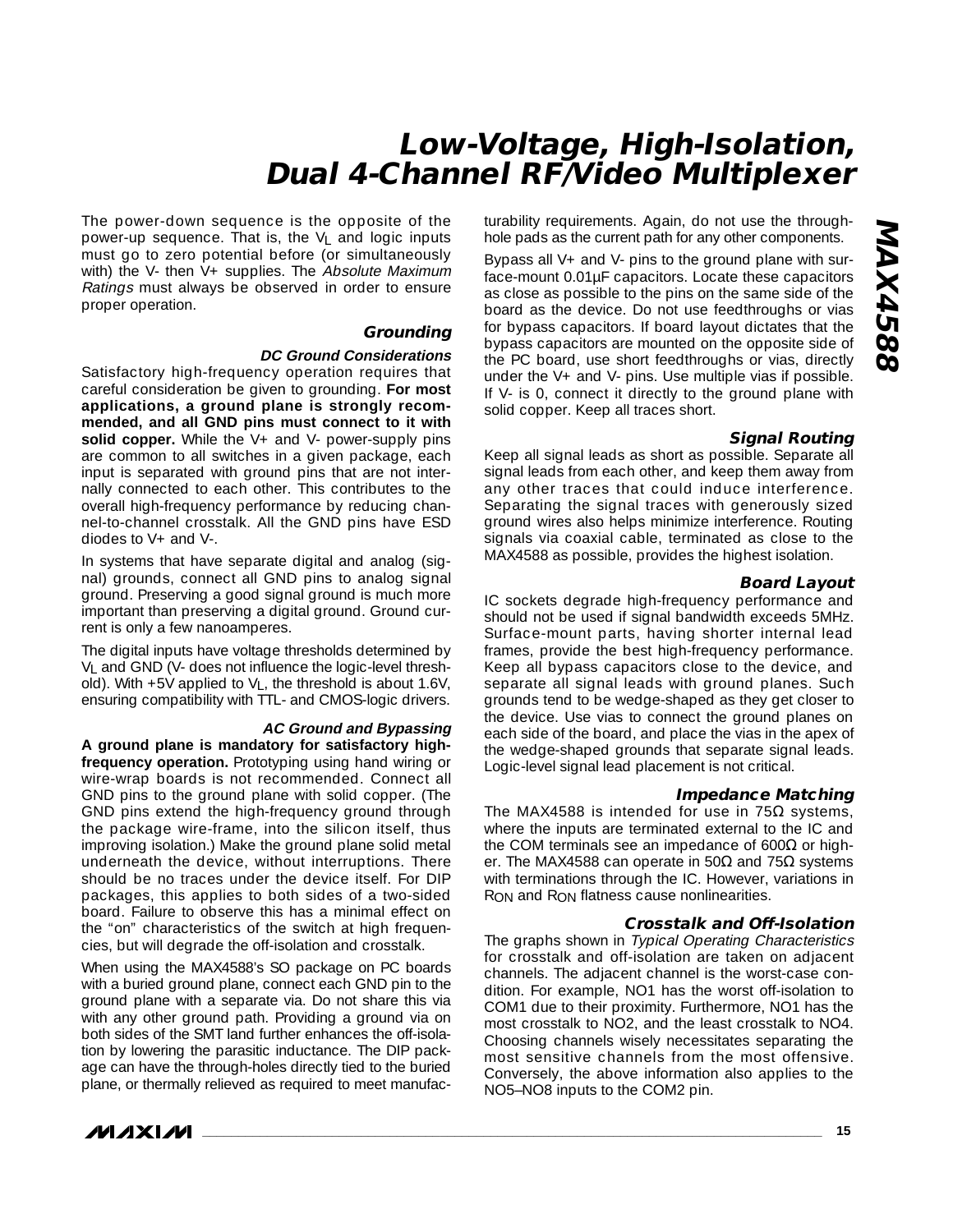# **MAX4588 MAX4588**

#### **Power-On Reset (POR)**

The MAX4588 has internal circuitry to guarantee a known state on power-up. In the default state,  $AO = A1$  $= A2 = 0$ , disable  $= 1$ , and all switches are off. This state is equivalent to asserting RS during normal operation.

#### **Serial Operation**

The serial mode is activated by driving the SER/PAR input pin to a logic high. The data is then entered using a normal SPI/MICROWIRE write operation. Refer to Figure 7 for a detailed diagram of the serial-interface logic. There are four flip-flops in the shift register, with the output of the fourth shift register being output on the DOUT pin. **Note: DOUT changes on the rising edge of SCLK.** This allows cascading of multiple MAX4588s using only one chip-select line. For example, one 16-bit write could load the shift registers of four cascaded MAX4588s. The data from the shift register is moved to the internal control latches only upon the rising edge of  $\overline{CS}$ , so all four MAX4588s change state simultaneously.

#### **Parallel Operation**

The parallel mode is activated by driving SER/PAR to a logic low. The MAX4588 is programmed by a latched parallel bus scheme. Refer to Figure 6 for a detailed diagram of the parallel-interface logic. Note that  $4/\overline{8}$  is not latched. It is best to hard-wire  $4\sqrt{8}$  to a known state for the desired mode of operation, or to use a dedicated microcontroller port pin.

## **Truth Tables**

# **Parallel Operation**

| <b>SER/PAR</b> | A2       | A <sub>1</sub> | A0           | EN             | LE             | $\overline{\text{RS}}$ | $4/\overline{8}$ | <b>SWITCH STATES</b>                                   |
|----------------|----------|----------------|--------------|----------------|----------------|------------------------|------------------|--------------------------------------------------------|
| $\overline{0}$ | $\times$ | $\times$       | $\mathsf{X}$ | $\times$       | $\mathbf{1}$   | 1                      | X                | Maintain previous state.                               |
| $\mathsf{X}$   | $\times$ | $\mathsf{X}$   | $\mathsf{X}$ | $\mathsf{X}$   | X              | $\Omega$               | X                | All switches off, latches are cleared.                 |
| 1              | X        | X              | $\mathsf{X}$ | X              | X              |                        | X                | Serial Mode. Refer to Serial Operation<br>Truth Table. |
| $\Omega$       | $\chi$   | $\mathsf{X}$   | X            | $\Omega$       | $\Omega$       | 1                      | X                | All switches off.                                      |
| $\Omega$       | $\Omega$ | $\Omega$       | $\Omega$     | $\mathbf{1}$   | $\Omega$       | 1                      | $\Omega$         | Connects NO1 to COM1                                   |
| $\Omega$       | $\Omega$ | $\Omega$       | 1            | $\mathbf{1}$   | $\Omega$       | $\mathbf{1}$           | $\Omega$         | Connects NO <sub>2</sub> to COM <sub>1</sub>           |
| $\Omega$       | $\Omega$ | $\mathbf{1}$   | $\Omega$     | 1              | $\Omega$       | 1                      | $\Omega$         | Connects NO3 to COM1                                   |
| $\mathbf{0}$   | $\Omega$ | 1              | 1            | 1              | $\Omega$       | 1                      | $\Omega$         | Connects NO4 to COM1                                   |
| $\Omega$       | 1        | $\Omega$       | $\Omega$     |                | $\Omega$       | 1                      | $\Omega$         | Connects NO5 to COM2                                   |
| $\Omega$       | 1        | $\Omega$       | 1            |                | $\Omega$       |                        | $\Omega$         | Connects NO6 to COM2                                   |
| $\Omega$       | 1        | 1              | $\Omega$     |                | $\Omega$       |                        | $\Omega$         | Connects NO7 to COM2                                   |
| $\mathbf{0}$   | 1        | 1              | 1            |                | $\overline{0}$ |                        | $\Omega$         | Connects NO8 to COM2                                   |
| $\Omega$       | X        | $\Omega$       | $\Omega$     | 1              | $\Omega$       |                        | 1                | Connect NO1 to COM1 and NO5 to COM2                    |
| $\Omega$       | X        | $\Omega$       | 1            | 1              | $\Omega$       |                        |                  | Connect NO2 to COM1 and NO6 to COM2                    |
| $\Omega$       | X        | $\mathbf{1}$   | $\Omega$     | $\overline{1}$ | $\Omega$       | $\mathbf{1}$           | $\mathbf{1}$     | Connect NO3 to COM1 and NO7 to COM2                    |
| $\Omega$       | X        | 1              | 1            |                | $\Omega$       |                        |                  | Connect NO4 to COM1 and NO8 to COM2                    |

x = Don't Care

**Note:** 4/8 is not latched when LE is high. When LE is low, all latches are transparent. A2, A1, A0, and EN are latched. Connect COM1 to COM2 externally for 1-of-8 single-ended operation.

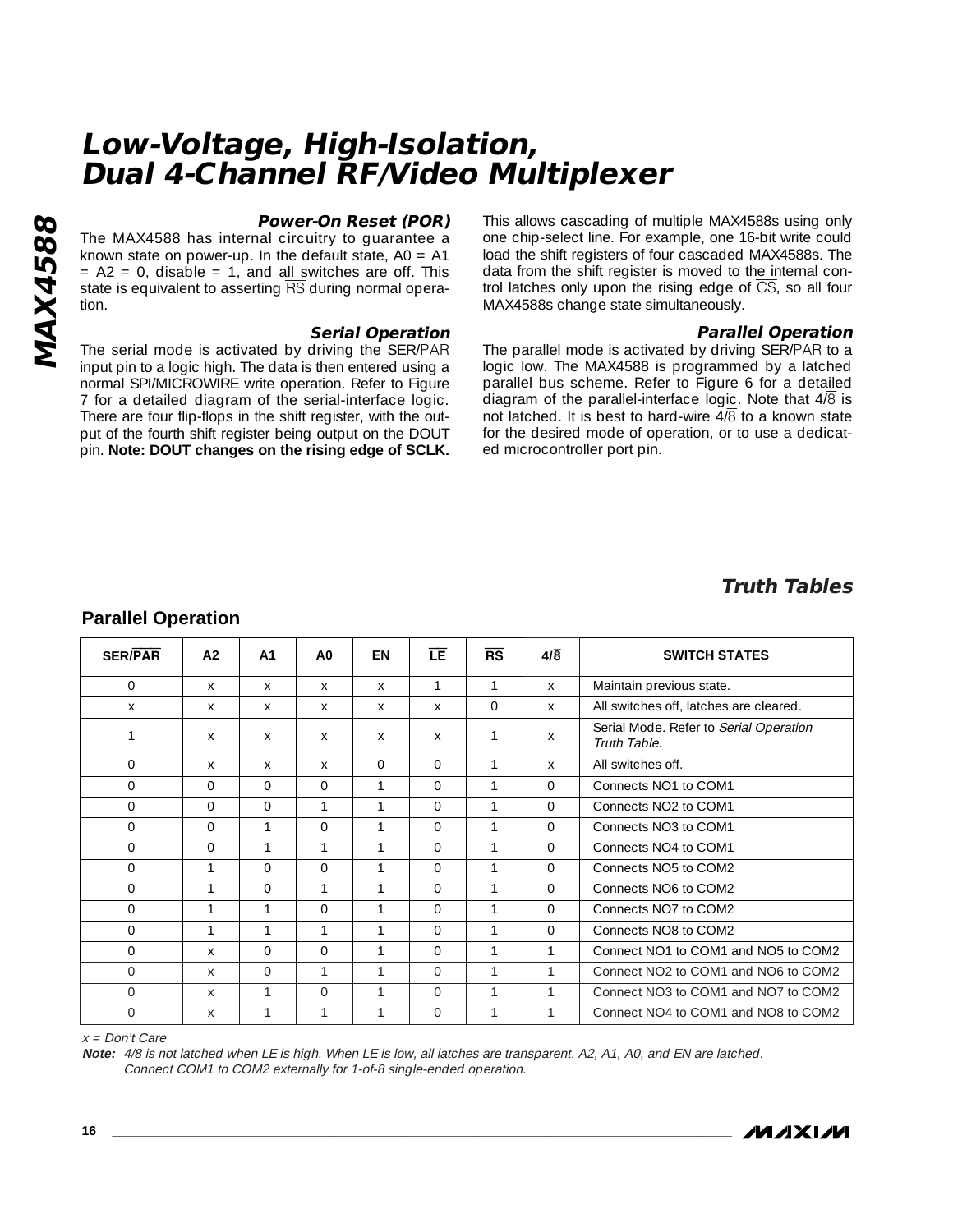# **Truth Tables (continued)**

## **Serial Operation**

| <b>SER/PAR</b> | $\overline{\text{cs}}$ | <b>SCLK</b> | <b>DIN</b> | EN       | $\overline{\text{RS}}$ | <b>DOUT</b> | <b>ON SWITCHES/STATES</b>                                                                            |
|----------------|------------------------|-------------|------------|----------|------------------------|-------------|------------------------------------------------------------------------------------------------------|
|                | X                      | X           | X          | X        | $\Omega$               | $\Omega$    | All switches off. Latches and shift register are<br>cleared. This is the power-on reset (POR) state. |
| $\Omega$       | X                      | X           | X          | $\chi$   | $\times$               | High-Z      | Parallel Mode. Refer to Parallel Operation Truth<br>Table.                                           |
|                | X                      | X           | X          | $\Omega$ | 1                      | $\star$     | All switches off.                                                                                    |
|                |                        | X           | X          | n,       |                        | $\star$     | Chip unselected.                                                                                     |
|                | $\Omega$               |             | $\Omega$   | 1        | 1                      | $\star$     | Input shift register loads one bit from DIN. DOUT<br>updates on SCLK's rising edge.                  |
|                | $\Omega$               |             |            |          |                        |             | Input shift register loads one bit from DIN. DOUT<br>updates on SCLK's rising edge.                  |
|                |                        | X           | X          |          |                        | $\star$     | Contents of shift register transferred to control<br>latches.                                        |

x = Don't Care

\*DOUT is delayed by 4 clock cycles from DIN.

| <b>DISABLE</b><br><b>BIT</b> | A <sub>2</sub><br><b>BIT</b> | A1<br><b>BIT</b> | A0<br><b>BIT</b> | $4/\overline{8}$<br><b>PIN</b> | <b>ON SWITCHES/STATES</b>                   |
|------------------------------|------------------------------|------------------|------------------|--------------------------------|---------------------------------------------|
|                              | X                            | X                | X                | $\times$                       | All switches off.                           |
| $\Omega$                     | $\Omega$                     | $\Omega$         | $\Omega$         | $\Omega$                       | Connect NO1 to COM1                         |
| $\Omega$                     | $\Omega$                     | $\Omega$         | и                | $\Omega$                       | Connect NO <sub>2</sub> to COM <sub>1</sub> |
| $\Omega$                     | $\Omega$                     |                  | $\Omega$         | $\Omega$                       | Connect NO3 to COM1                         |
| $\Omega$                     | $\Omega$                     | и                | h                | $\Omega$                       | Connect NO4 to COM1                         |
| $\Omega$                     |                              | $\Omega$         | $\Omega$         | $\Omega$                       | Connect NO <sub>5</sub> to COM <sub>2</sub> |
| $\Omega$                     |                              | $\Omega$         |                  | $\Omega$                       | Connect NO6 to COM2                         |
| $\Omega$                     |                              |                  | $\Omega$         | $\Omega$                       | Connect NO7 to COM2                         |
| $\Omega$                     |                              |                  |                  | $\Omega$                       | Connect NO8 to COM2                         |
| $\Omega$                     | X                            | $\Omega$         | $\Omega$         |                                | Connect NO1 to COM1 and NO5 to COM2         |
| $\Omega$                     | X                            | $\Omega$         | ⊣                |                                | Connect NO2 to COM1 and NO6 to COM2         |
| $\Omega$                     | X                            |                  | $\Omega$         |                                | Connect NO3 to COM2 and NO7 to COM2         |
| $\Omega$                     | X                            |                  |                  |                                | Connect NO4 to COM2 and NO8 to COM2         |

## **Control Bit and 4/**8 **Logic**

x = Don't Care

**Note:** DISABLE, A2, A1, and A0 are the 4 bits latched into the MAX4588 with a MICROWIRE/SPI write. A0 is the LSB (first bit in time). DISABLE is the MSB (last bit in time).

**MAX4588 MAX4588**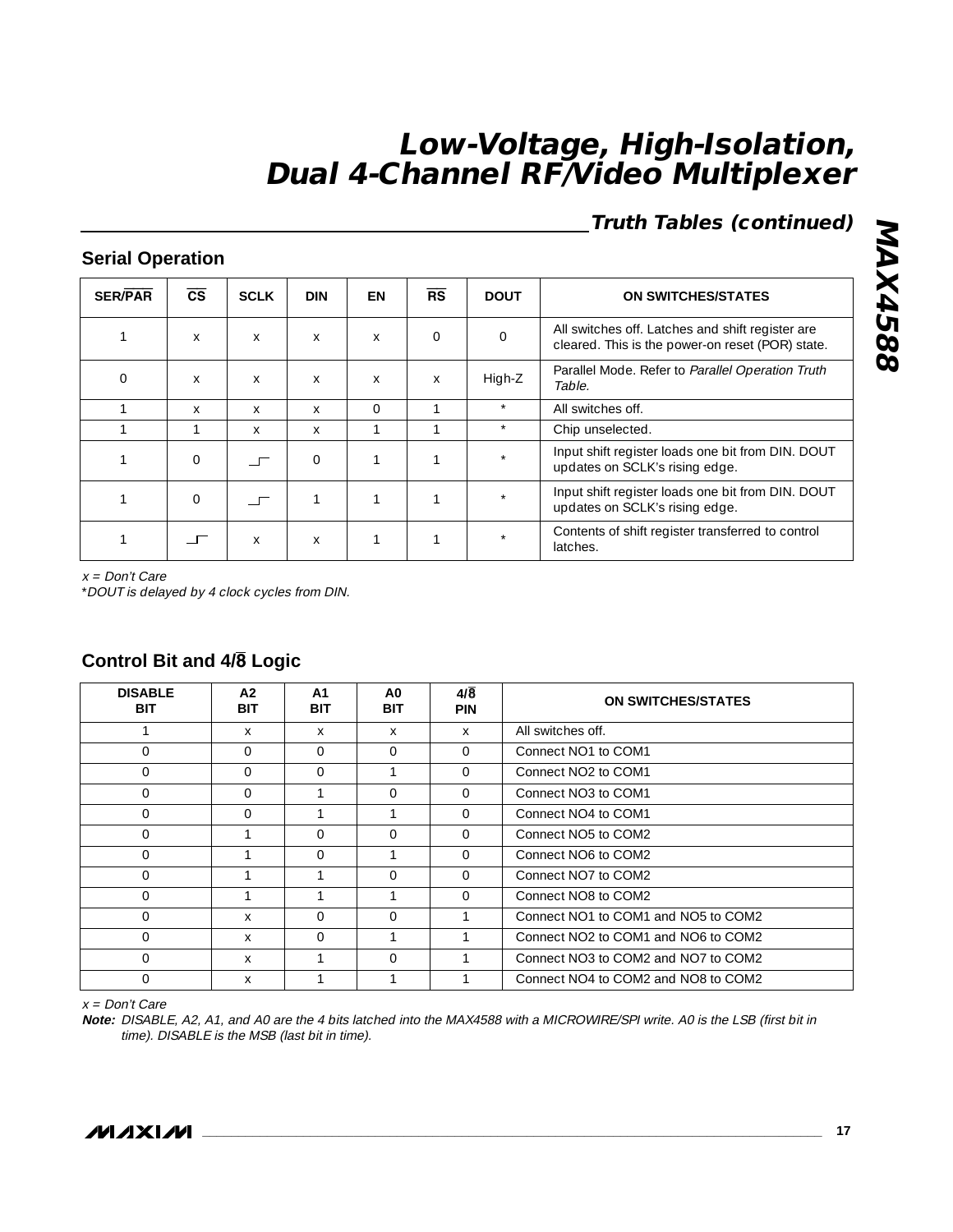**\_\_\_\_\_\_\_\_\_\_\_\_\_\_\_\_\_\_\_\_Chip Information**

TRANSISTOR COUNT: 1033

## **Package Information**



**MAXM**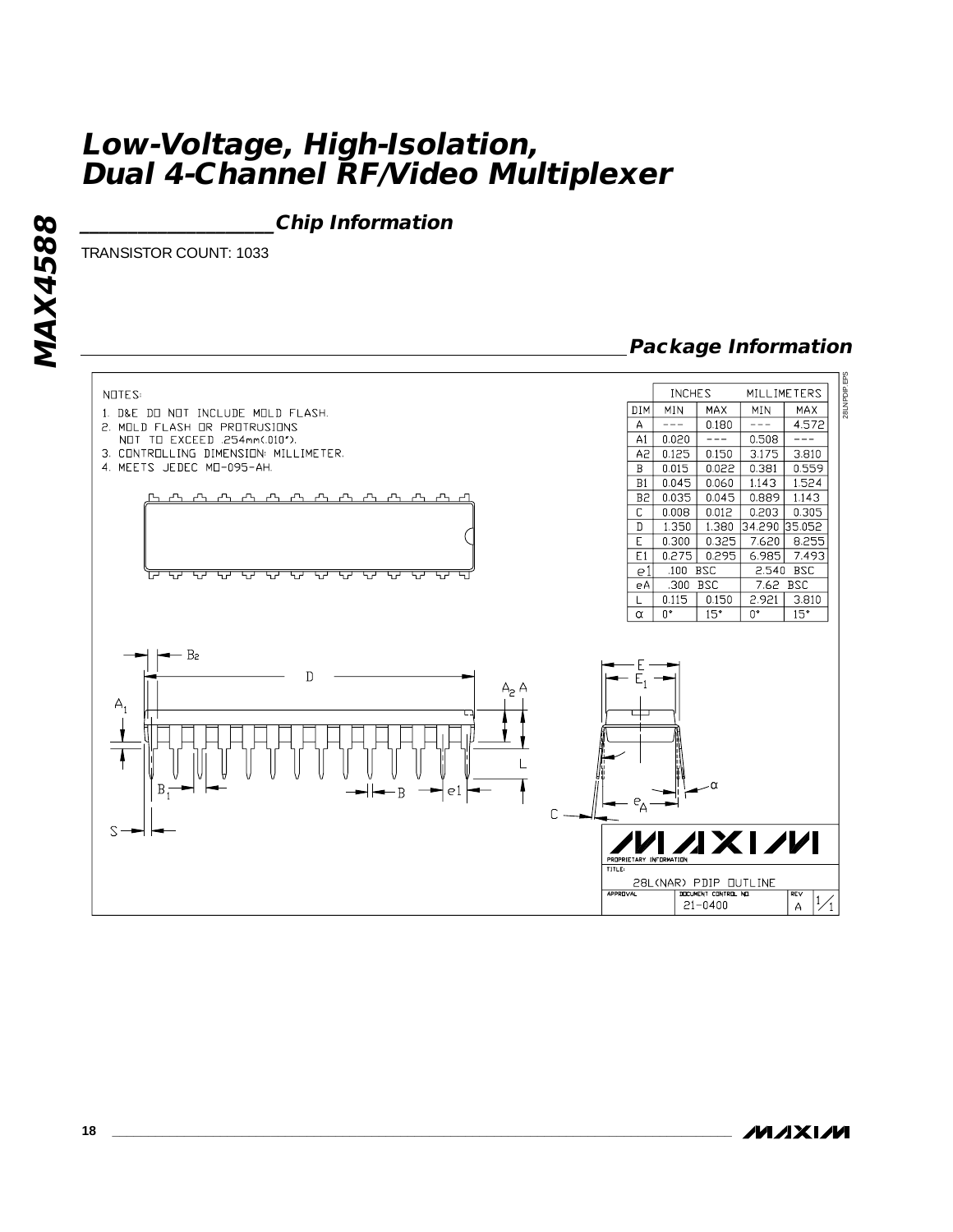## **Package Information (continued)**



**MAXIM**